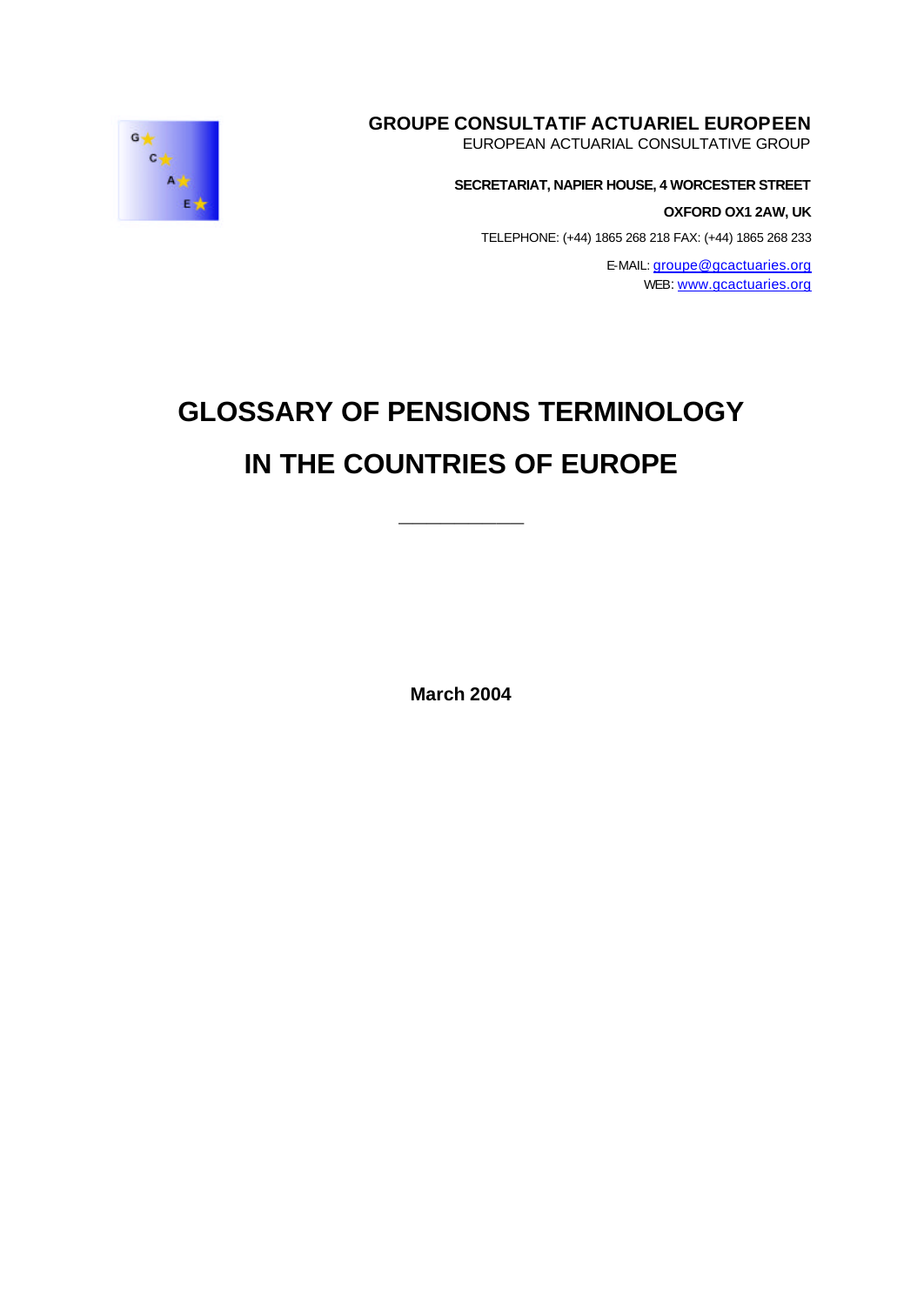| <b>UK</b>                  | <b>France</b>                                      | Denmark                       | Finland                  | Germany(G)/ Austria(A)             |
|----------------------------|----------------------------------------------------|-------------------------------|--------------------------|------------------------------------|
|                            |                                                    |                               |                          |                                    |
| accident-                  | accident                                           | ulykkes-                      |                          | Unfall-                            |
|                            |                                                    |                               | tapaturma-               |                                    |
|                            |                                                    | dødsfald på grund af          |                          |                                    |
| accidental death           | décés accidentel                                   | ulykkestilfælde               | tapaturmainen kuolema    | Unfalltod                          |
|                            |                                                    | invaliditet på grund af       | tapaturmainen            |                                    |
| accidental disablement     | invalidité accidentèle                             | ulykkestilfælde               | työkyvyttömyys           | Unfallinvalidität                  |
|                            |                                                    |                               |                          |                                    |
|                            |                                                    | konto                         | tili                     | Konto/ Rechnung/ Buchführung       |
| account                    | compte                                             |                               |                          |                                    |
|                            |                                                    |                               |                          |                                    |
| accountant                 | expert comptable                                   | bogholder/revisor             | kirjanpitäjä             | Buchhalter/<br>Wirtschaftsprüfer   |
|                            |                                                    |                               |                          |                                    |
| accrual                    | accumulation                                       | tilvækst/periodisering        | karttuma                 | Ansammlung                         |
|                            |                                                    |                               |                          |                                    |
|                            |                                                    |                               |                          | versicherungs- mathematisch/       |
| actuarial                  | actuariel                                          | aktuarmæssig                  | vakuutusmatemaattinen    | aktuariell                         |
|                            |                                                    |                               |                          | Aktuar/Versicherungs-              |
| actuary                    | actuaire                                           | aktuar                        | aktuaari                 | mathematiker                       |
| adjustment of benefits due |                                                    |                               |                          |                                    |
| to inflation               | revalorisation selon l'inflation                   | værdiregulering               | inflaatiotarkistus       | Wertsicherung von Leistungen       |
|                            |                                                    |                               |                          |                                    |
|                            |                                                    |                               |                          |                                    |
| administrative costs       | frais d'administration                             | administrations- omkostninger | hallintokulut            | Verwaltungskosten                  |
|                            |                                                    |                               |                          |                                    |
|                            |                                                    |                               |                          |                                    |
| administrative pension     | pension publique                                   |                               | virkaeläke               | Administrativpension (A)           |
|                            |                                                    |                               |                          |                                    |
| amount                     | montant                                            | beløb                         | määrä                    | Betrag                             |
|                            |                                                    |                               |                          |                                    |
| amount of the benefits     | montant des prestations                            | stoerrelse af ydelser         | etuuksien määrä          | Höhe der Leistungen                |
|                            |                                                    |                               |                          |                                    |
|                            |                                                    |                               |                          |                                    |
| anniversary lump sum       | échéance du versement en capital jubilæumsgratiale |                               | kertasuoritus määräiässä | Jubiläumsgeld                      |
|                            |                                                    |                               |                          |                                    |
| apportion                  | répartir                                           | fordele/hensætte              | osittaa                  | aufteilen/ (gleichmäßig) verteilen |
|                            |                                                    |                               | jälkikäteen/ viivästys-/ |                                    |
| arrears                    | arrérages                                          | restance                      | tarkistus-               | (Zahlungs-) Rückstände             |
|                            |                                                    |                               |                          |                                    |
|                            | montant des actifs                                 | værdi af aktiver              | nvkvarvo                 | Aktivwert                          |
| asset value                |                                                    |                               |                          |                                    |
|                            |                                                    |                               |                          |                                    |
| asset(s)                   | actif(s)                                           | aktiver                       | varat                    | Anlage(n)/ Vermögenswerte          |
|                            |                                                    |                               |                          |                                    |
| Austrian Pensionskasse     | caisse de retraite                                 |                               | Itävallan eläkekassa     | Pensionskasse (Austrian)           |
|                            |                                                    |                               |                          |                                    |
|                            |                                                    |                               | keskimääräinen           | durchschnittlich                   |
| average (adj)              | moyen                                              | gennemsnitlig                 |                          |                                    |
|                            |                                                    |                               |                          |                                    |
| average (noun)             | moyenne                                            | gennemsnit                    | keskiarvo                | Durchschnitt                       |
|                            |                                                    |                               |                          |                                    |
| balance sheet              | bilan                                              | balance/(års)regnskab         | tase                     | Bilanz                             |
|                            |                                                    |                               |                          |                                    |
| basis for calculating the  | hypothéses de calcul des                           |                               |                          | Bemessungsgrundlage (für           |
| benefits                   | prestations                                        | ydelsesgrundlag               | etuuden laskenta peruste | Leistungen)                        |
|                            |                                                    |                               |                          |                                    |
| beneficiary                | bénéficiaire                                       | ydelsesmodtager               | etuuden saaja            | Berechtigter/ Empfänger            |
|                            |                                                    |                               |                          |                                    |
| benefit                    | prestation/allocation                              | ydelse                        | etuus                    | Leistung                           |
|                            |                                                    |                               |                          |                                    |
|                            |                                                    | pensions-hensættelser i       |                          |                                    |
| book reserve               | réserve de bilan                                   | virksomhedens regnskab        | taseessa tehty varaus    | Bilanzrückstellung                 |
|                            |                                                    |                               |                          |                                    |
| calculation                | calcul                                             | beregning                     | laskelma                 | Berechnung                         |
|                            |                                                    |                               |                          |                                    |
| capital                    | capital                                            | kapital                       | pääoma                   | Kapital                            |
|                            |                                                    |                               |                          |                                    |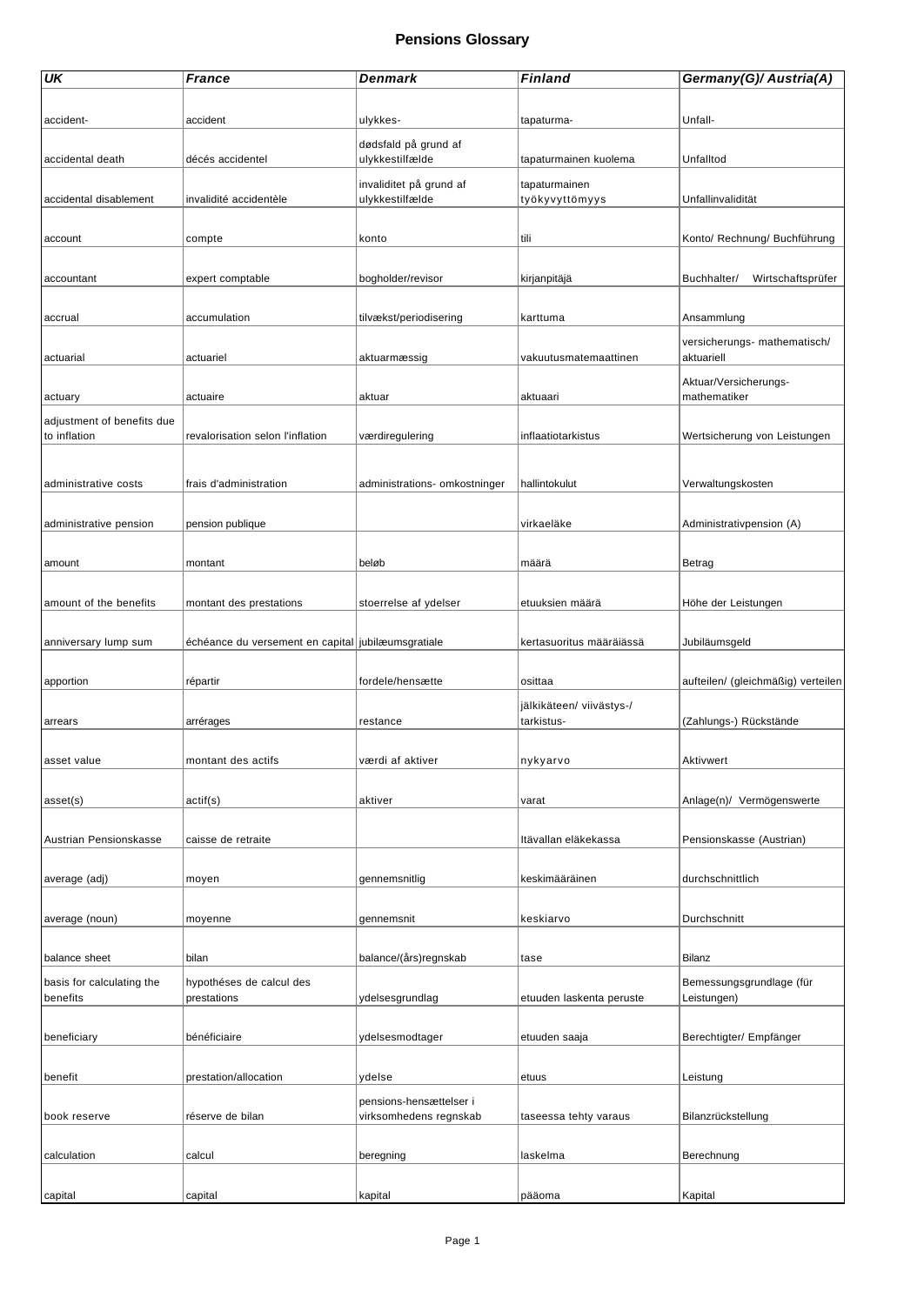| UK                        | <b>France</b>              | Denmark                        | Finland                     | Germany(G)/ Austria(A)                            |
|---------------------------|----------------------------|--------------------------------|-----------------------------|---------------------------------------------------|
|                           |                            |                                |                             |                                                   |
| capitalisation            | capitalisation             | kapitalisering                 | pääomittaminen, pääomitus   | Kapitalisierung                                   |
|                           |                            |                                |                             |                                                   |
| cash                      | argent comptant/ espèces   | kontant/kontanter              | käteinen                    | Bargeld                                           |
|                           |                            |                                |                             | Einkommensgrenze/                                 |
| ceiling                   | plafond                    | loft                           | katto                       | Bemessungsgrenze                                  |
|                           |                            |                                |                             |                                                   |
| charges                   | chargement/frais/ dépenses | omkostninger                   | maksut                      | Gebühren/Kosten                                   |
| child                     | enfant                     | barn                           | lapsi                       | Kind                                              |
|                           |                            |                                |                             |                                                   |
| collective contract       | contrat collectif          | kollektiv aftale/ overenskomst | ryhmäsopimus                | Kollektivvertrag/Gruppen-<br>versicherungsvertrag |
|                           |                            |                                |                             |                                                   |
| commercial                | commercial                 | kommerciel                     | kaupallinen                 | Handels-                                          |
|                           |                            |                                |                             |                                                   |
| commitment                | engagement                 | forpligtelse                   | sitoumus                    | Zusage/ Verpflichtung                             |
|                           |                            |                                |                             |                                                   |
| company (noun)            | entreprise                 | selskab                        | yhtiö,yritys                | Firma/ Betrieb/ Unternehmen                       |
|                           |                            |                                |                             |                                                   |
| company agreement         | accord d'entreprise        | selskabsaftale                 | yritystason sopimus         | Betriebs-vereinbarung                             |
|                           |                            |                                |                             |                                                   |
| company(adj)              | de la société/social       | virksomheds-                   | yhtiö-                      | betrieblich/ Betriebs-/ Firmen-                   |
| compulsory                | obligatoire                | obligatorisk                   | pakollinen                  | Pflicht-                                          |
|                           |                            |                                |                             |                                                   |
| contractual               | conventionnel/ contractuel | kontraktmæssig                 | sopimuksenmukainen          | vertraglich                                       |
|                           |                            |                                |                             |                                                   |
| contribution basis        | assiette des cotisations   | bidragsgrundlag                | maksupohja                  | Beitragsbemessungs-grundlage                      |
|                           |                            |                                |                             |                                                   |
| contributions             | cotisations                | bidrag                         | maksut                      | Beiträge                                          |
|                           | (régime)<br>contributif/   |                                |                             |                                                   |
| contributory              | contributif                | bidragsbetalende               | maksuosuuden sisältävä      | beitragspflichtig                                 |
|                           |                            |                                |                             |                                                   |
| controlling actuary       | actuaire expert            | ansvarshavende aktuar          | vastuullinen aktuaari       | Prüfaktuar (A)                                    |
|                           |                            |                                |                             |                                                   |
| cost(s)                   | coût(s)/dépense(s)/frais   | udgift(er)                     | kustannus (kustannukset)    | Kosten                                            |
|                           | décès                      | død                            |                             | Tod                                               |
| death                     |                            |                                | kuolema                     |                                                   |
| deferred                  | différé                    | opsat                          | lykätty                     | aufgeschoben                                      |
|                           |                            | ydelsesdefineret               |                             | leistungsorientierter                             |
| defined benefit plan      | prestations définies       | pensionsordning                | etuusperusteinen järjestely | Versorgungsplan                                   |
|                           |                            | bidragsdefineret               |                             | beitragsorientierter                              |
| defined contribution plan | cotisations définies       | pensionsordning                | maksuperusteinen järjestely | Versorgungsplan                                   |
| direct commitment/        |                            |                                |                             |                                                   |
| unfunded promise          | engagement non pre financé | direkte forpligtelse           | suora sitoumus              | Direktzusage                                      |
|                           |                            |                                |                             |                                                   |
| disability                | incapacité/ invalidité     | invaliditet                    | työkyvyttömyys              | Invalidität                                       |
|                           |                            |                                |                             |                                                   |
| disabled person           | invalide                   | invalid                        | työkyvytön                  | Invalide                                          |
| dismissal                 | licenciement/renvoi        | opsigelse                      | erottaminen                 | Entlassung                                        |
|                           |                            |                                |                             |                                                   |
| duration of benefits      | durée des prestations      | varighed                       | etuuksien kesto             | Dauer der Leistungen                              |
|                           |                            |                                |                             |                                                   |
| dynamic                   | dynamique                  | dynamisk                       | dynaaminen                  | dynamisch                                         |
|                           |                            |                                |                             |                                                   |
| early retirement pension  | pension anticipée          | førtidspension                 | varhaiseläke                | vorgezogene Rente                                 |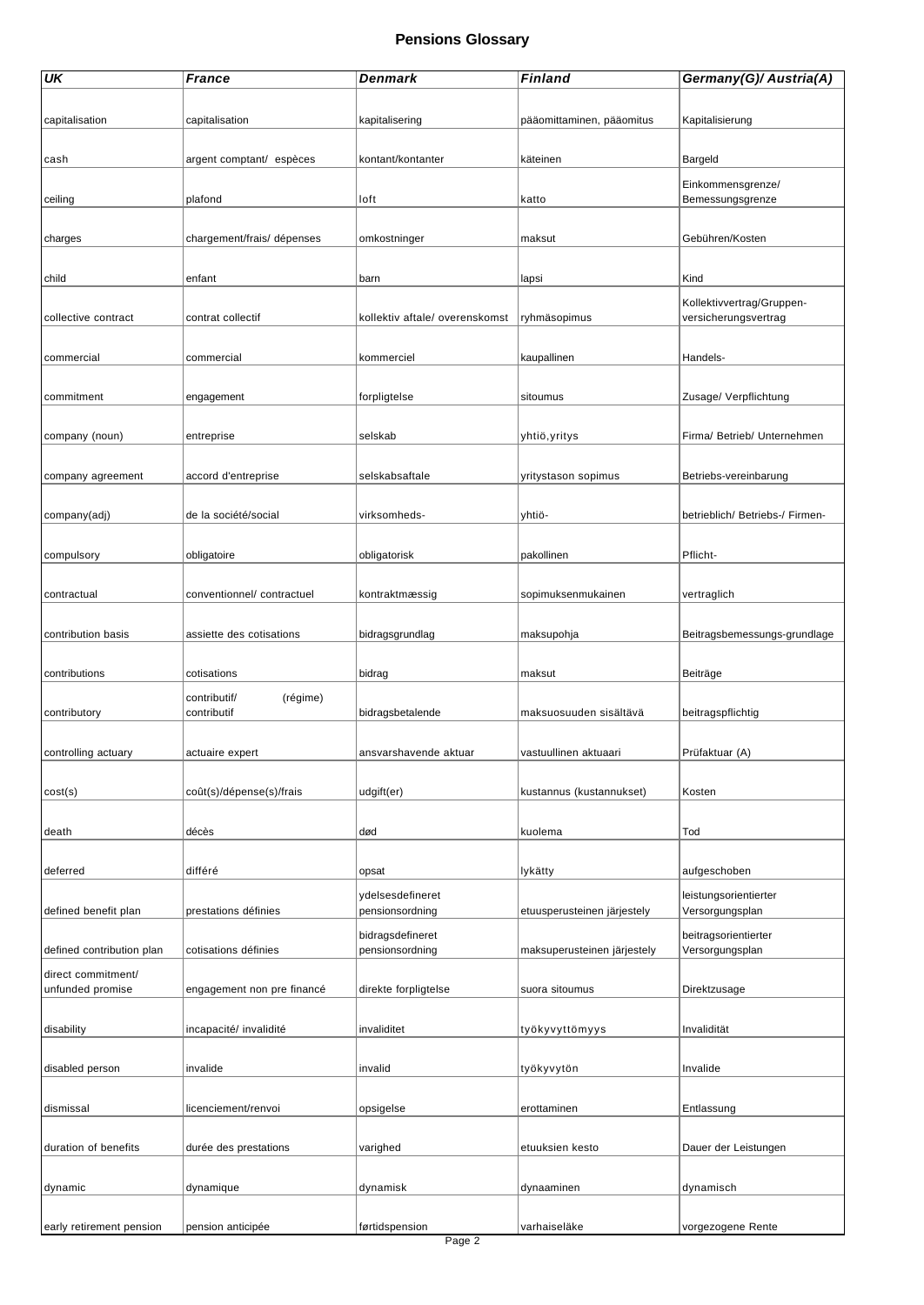| UK                         | France                     | Denmark                      | Finland                  | Germany(G)/ Austria(A)         |
|----------------------------|----------------------------|------------------------------|--------------------------|--------------------------------|
|                            |                            |                              |                          | Verdienst/Bezüge(pl)/          |
| earnings                   | salaire/revenus salariaux  | indtægt                      | ansiot                   | Gehalt/Einkommen               |
|                            |                            |                              |                          |                                |
| earnings band              | tranche                    | indtægtsramme                | ansioluokka              | Vergütungsgruppe/ Gehaltsstufe |
|                            |                            |                              |                          | Mitarbeiter/ Arbeitnehmer/     |
| employee                   | employé/salarié            | medarbejder/arbejdstager     | työntekijä/ toimihenkilö | Angestellter                   |
|                            |                            |                              |                          |                                |
| employer                   | employeur                  | arbejdsgiver                 | työnantaja               | Arbeitgeber                    |
|                            |                            |                              |                          |                                |
| entitlement                | droit aux prestations      | ret                          | oikeus                   | Anspruch/ Berechtigung         |
|                            |                            |                              |                          |                                |
| entry                      | entrée                     | optagelse                    | liittyminen              | Eintritt/ Dienstbeginn         |
|                            |                            |                              |                          |                                |
| entry age method           | méthode de l'âge d'entrée  |                              | alkuikämenetelmä         | Teilwertverfahren              |
|                            |                            |                              |                          |                                |
| equality                   | égalité                    | lighed                       | yhdenvertaisuus          | Gleichheit                     |
|                            |                            |                              |                          | Einschätzung/ Auswertung/      |
| evaluation                 | évaluation                 | værdiansættelse              | arviointi                | Bewertung                      |
|                            |                            |                              |                          |                                |
| expectation                | prévision                  | fremtidig                    | odotus, odote            | Aussicht, Anwartschaft         |
|                            |                            |                              |                          |                                |
| expense                    | frais/dépenses             | udgift                       | kustannus                | Kosten/ Aufwand/ Spesen        |
|                            |                            |                              |                          |                                |
| family benefits            | prestations familiales     | familieydelser               | perhe-etuudet            | Familienbeihilfen              |
|                            |                            |                              |                          |                                |
| financing                  | financement                | finansiering                 | rahoitus                 | Finanzierung                   |
|                            |                            |                              |                          |                                |
| financing vehicle          | moyen de financement       | finansieringssystem          | rahoitusjärjestelmä      | Finanzierungssystem            |
|                            |                            |                              |                          |                                |
| flat-rate                  | taux forfaitaire           | fast rente                   | tasasuuruinen            | pauschal                       |
|                            |                            |                              |                          |                                |
| funded                     | pré financé                | funderet                     | rahastoitu               | finanziert/ gedeckt            |
|                            |                            |                              |                          |                                |
| funding (capital cover)    | taux de couverture         | kapitaldækning               | rahastointi (kate)       | Kapitaldeckung                 |
| funding procedure (capital |                            |                              | rahastointimenettely     |                                |
| cover procedure)           | methode de pré financement | kapitaldæknings-procedure    | (kattamismenettely)      | Kapitaldeckungs-verfahren      |
|                            |                            |                              |                          |                                |
| gross earnings             | salaire brut               | bruttoløn                    | bruttopalkka             | Bruttoverdienst                |
|                            |                            |                              |                          |                                |
| group insurance            | assurance de groupe        | gruppeforsikring             | ryhmävakuutus            | Gruppen-versicherung           |
|                            |                            |                              |                          |                                |
| immediate/direct           | immédiat/direct            | straks/direkte               | välitön/suora            | sofort fällig/unmittelbar      |
|                            |                            |                              |                          |                                |
| in arrears                 | en retard (paiements)      | bagud-                       | jälkikäteen              | in Rückstand                   |
|                            |                            |                              |                          |                                |
| inability to work          | arrêt de travail           | uarbeidsdygtighed            | työkyvyttömyys           | Arbeitsunfähigkeit             |
|                            |                            |                              |                          |                                |
| incapacity                 | incapacité                 | manglende evne               | kyvyttömyys              | Unfähigkeit                    |
|                            |                            |                              |                          |                                |
| incentive                  | prime/bonus                | tilskyndelse                 | kannustin                | Anreiz                         |
|                            |                            |                              |                          |                                |
| incentive bonus            | prime d'encourangement     | bonus for ekstraindsats      | kannustebonus            | Leistungsprämie                |
|                            |                            | påbegynde pensions-          |                          |                                |
|                            |                            | hensættelser i virksomhedens |                          |                                |
| inception of book reserve  |                            | regnskab                     |                          | Rückstellungsbeginn            |
|                            |                            |                              |                          |                                |
| income                     | revenu                     | indkomst                     | tulo, tulot              | Einkommen                      |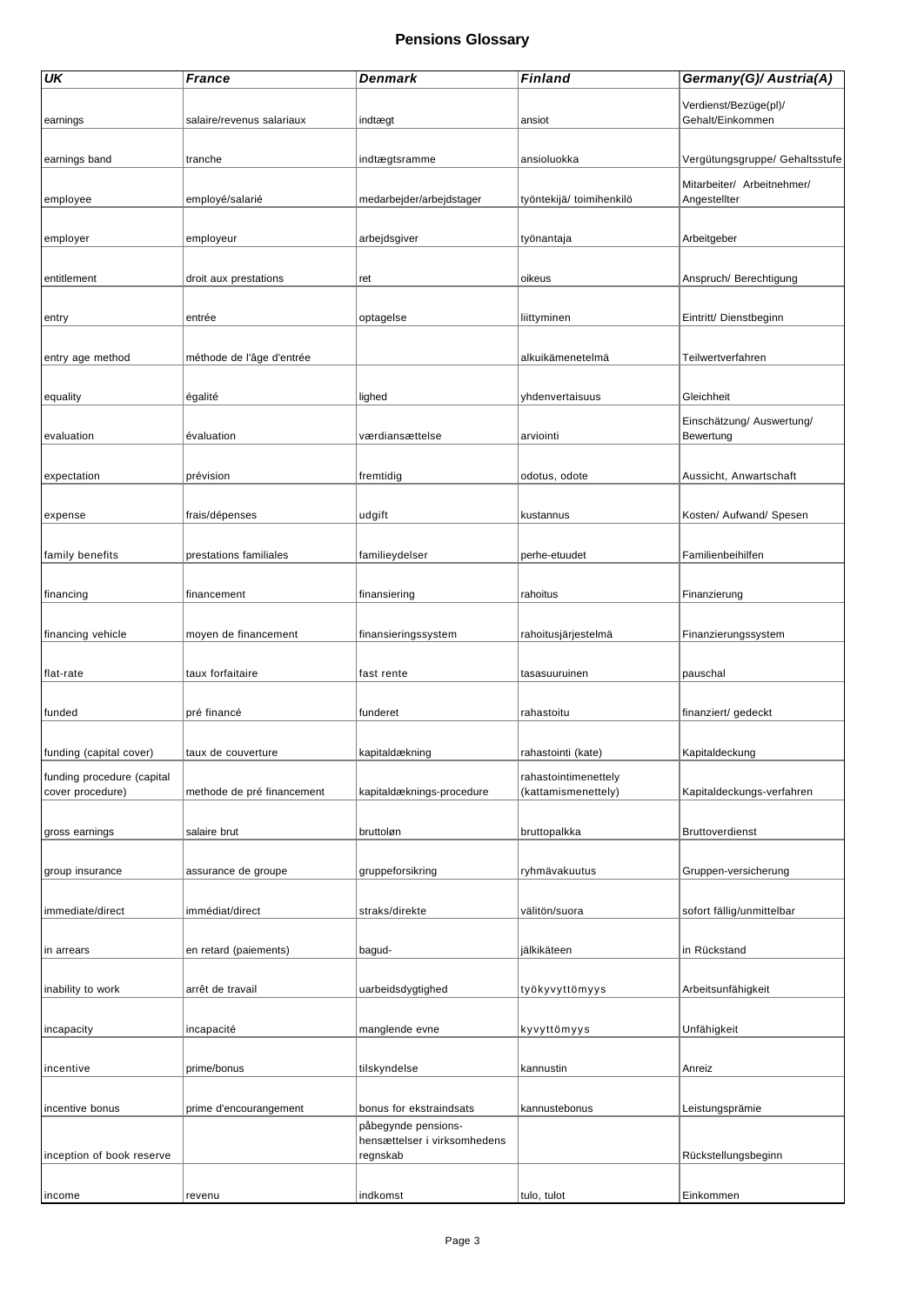| UK                      | <b>France</b>                                              | Denmark                        | Finland                      | Germany(G)/ Austria(A)                             |
|-------------------------|------------------------------------------------------------|--------------------------------|------------------------------|----------------------------------------------------|
|                         |                                                            |                                |                              | Zuwachs/ Steigerung/                               |
| increment               | augmentation/accroissement                                 | tilvækst                       | lisäys, lisä                 | Gehaltserhöhung/ Zulage                            |
| indemnity               | indemnité                                                  | erstatning                     | vahingonkorvaus              | Entschädigung                                      |
| individual pension plan | régime de retraite individuel                              | individuel pensionsordning     | yksilöllinen eläkejärjestely | einzelvertragliche<br>Pensionszusage               |
|                         |                                                            |                                |                              |                                                    |
| insurance               | assurance                                                  | forsikring                     | vakuutus                     | Versicherung                                       |
| insurance premium       | prime d'assurance                                          | forsikringspræmie              | vakuutusmaksu                | Versicherungs-prämie                               |
| interest                | intérêt                                                    | rente                          | korko                        | Zinsen                                             |
| interest rate           | taux d'intérêt                                             | rentesats                      | korkokanta                   | Zinssatz                                           |
|                         |                                                            |                                |                              |                                                    |
| invalidity pension      | pension d'invalidité                                       | invalidepension                | työkyvyttörnyyseläke         | Invalidenrente                                     |
| joiner                  | arrivant ou entrant                                        | person der indtræder           | liittyjä                     | Zugänger(in)/ Eintretende(r)                       |
| leaver                  | partant ou sortant                                         | person der udtræder            | jättäjä                      | Abgänger(in)                                       |
| liability(ies)          | dette/engagement/passif                                    | forpligtelse/passiv            | vastuu(t)                    | Verpflichtung(en)/<br>Verbindlichkeit(en)/ Passiva |
|                         |                                                            |                                |                              | Verwaltung/Direktion/                              |
| management              | gestion/direction                                          | ledelse                        | johto                        | Geschäftsführung                                   |
| manager(s)              | cadres(s)/directeur/ gérant                                | direktør                       | johtaja(t)                   | Manager/ Geschäftsführer                           |
| maturity                | échéance                                                   | udløb                          | erääntymisaika               | Fälligkeit                                         |
| member/participant      | adhérent(e)/ partipicant(e)                                | medlem/deltager                | jäsen                        | Mitglied/Teilnehmer                                |
|                         |                                                            |                                |                              |                                                    |
| monthly                 | mensuel                                                    | månedlig                       | kuukausittainen              | monatlich                                          |
| mortality table         | table de mortalité                                         | dødelighedstavle               | kuolleisuustaulu             | Sterbetafel                                        |
| non-contributory        | non contributif                                            | bidragsfri                     | ilman maksuosuutta           | beitragsfrei                                       |
|                         |                                                            |                                |                              |                                                    |
| occupational sector     | branche ou secteur professionnel                           | branche                        | toimiala                     | Berufszweig                                        |
| old-age                 | vieillesse                                                 | alders-                        | vanhuus                      | Alter                                              |
| old-age pension         | pension de retraite                                        | alderspension                  | vanhuuseläke                 | Altersrente                                        |
|                         |                                                            |                                |                              |                                                    |
| orphan                  | orphelin                                                   | waisen- / forældreløs          | orpo-                        | Waise                                              |
|                         | part payments within a year paiements répartis sur l'année | årspræmie                      | maksuerät vuodessa           | unterjährige Zahlungen                             |
| payment                 | paiement/ versement/<br>rémunération                       | betaling                       | maksu                        | Zahlung/ Bezahlung                                 |
|                         |                                                            |                                |                              |                                                    |
| payment in advance      | à terme d'avance                                           | forudbetaling                  | etukäteinen suoritus         | vorschüssige Zahlung                               |
| payment in arrear       | à terme échu                                               | bagudbetaling                  | jälkikäteinen suoritus       | nachschüssige Zahlung                              |
| payroll                 |                                                            | lønningsliste                  | palkkasumma                  | Lohnliste/ Gehaltsliste                            |
| pension fund            | caisse de retraite/<br>fonds de<br>pension                 | pensionskasse                  | eläkekassa/ eläkesäätiö      | Pensionskasse/ Rentenfonds/<br>Pensionsfond        |
|                         |                                                            |                                |                              | Sterbetafel für Pensions-                          |
| pension mortality table | table de mortalité                                         | dødelighedstavle for pensioner | kuolleisuustaulu             | versicherungen                                     |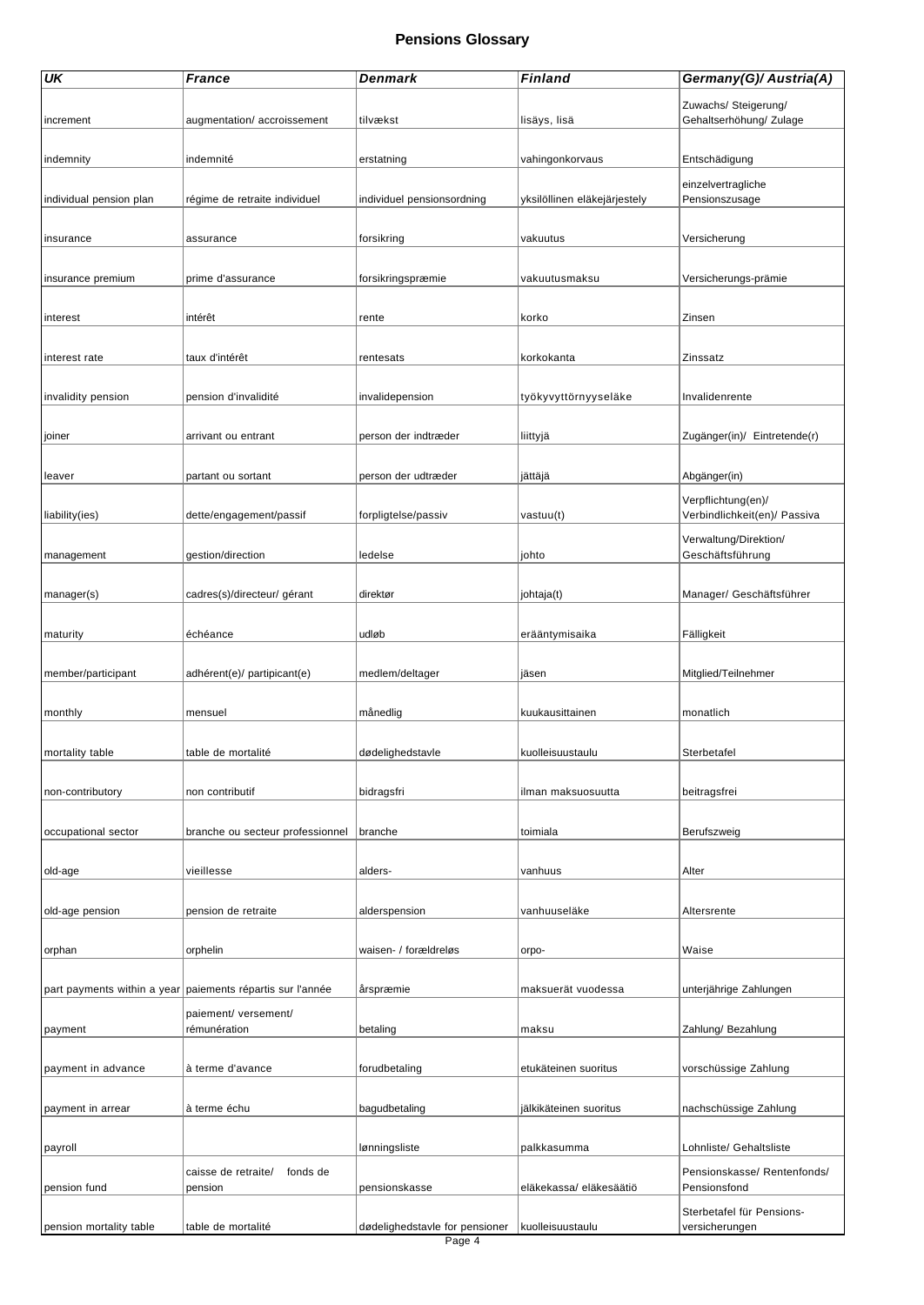| régime de retraite créé par accord<br>collectif<br>pension scheme<br>pensionsordning<br>eläkejärjestelmä<br>Pensionsplan<br>pension under collective<br>kollektiivisopimukseen<br>kollektive Pensionszusage<br>agreement<br>kollektivt aftalt pension<br>perustuva eläke<br>Rente(n)/Pension(en)/<br>eläke/eläkkeet<br>Ruhegeld(er)<br>pension(s)<br>pension<br>pension(er)<br>Rentenalter/ Altersgrenze/<br>eläkeikä<br>Pensionsalter<br>pension/retirement age<br>âge de départ à la retraite<br>pensionsalder<br>pensionable<br>ayant-droit à retraite<br>pensionsberettiget<br>eläkkeen perusteena oleva<br>rentenfähig/ pensionsfähig<br>Rentenempfänger(in)/<br>eläkeläinen<br>Rentner(in)/ Pensionär(in)<br>pensioner<br>retraité/pensionné<br>pensionist<br>provision technique mathématique nettoreserve<br>(Netto-) Deckungskapital<br>policy reserve (net value)<br>eläkevastuu, kate<br>nutidsværdi<br>present value<br>valeur actuellle<br><b>Barwert</b><br>nykyarvo<br>present value calculation<br>actualisation<br>beregning af nutidsværdi<br>nykyarvoinen laskenta<br>Barwertberechnung<br>fremtidige rettigheder<br>prospective entitlement<br>droit potentiel<br>prospektiivinen oikeus<br>Anwartschaft<br>condition d'octroi<br>qualifying condition<br>optagelses-betingelser<br>ehdot/piiriin kuulumisen ehdot<br>Anspruchsbedingung<br>période de stage/ période de<br>qualifying period<br>franchise<br>karenstid<br>alkukarenssi, odotusaika<br>Vorschaltzeit/ Wartezeit<br>tariffi<br>Satz/ Prozentsatz<br>rate<br>taux<br>sats<br>reduced ability to work<br>incapacité partielle<br>delvis uarbeidsdygtighed<br>alentunut työkyky<br>geminderte Arbeitsfähigkeit<br>overskydende<br>Entlassung/ Personalabbau<br>redundancy<br>licenciement<br>irtisanominen<br>genforsikring<br>jälleenvakuutus<br>Rückversicherung<br>reinsurance<br>réassurance<br>reinsurance of a pension<br>Rück(deckungs-)versicherung<br>(recover insurance)<br>réassurance de pension<br>eläkkeen jälleenvakuutus<br>uudelleenositus<br>Umverteilung/ Umlage<br>repartition<br>fordeling<br>Bericht<br>report(n)<br>rapport - compte rendu<br>raportti<br>rapport<br>berichten/ Bericht erstatten<br>report(v)<br>faire un rapport, un compte rendu<br>raportoida<br>rapportere<br>Rückstellung/ Rücklage/<br>Reserve<br>réserve<br>reserve<br>rahasto, vastuu<br>reserve<br>départ en retraite/ départ à la<br>Ruhestand/ Pensionierung<br>retraite<br>eläkkeelle siirtyminen<br>retirement<br>pensionering<br>âge légal de la retraite<br>eläkeikä<br>Pensionsalter<br>pensionsalder<br>retirement age<br>vanhuuseläke<br>retirement benefit<br>prestation de retraite<br>alderspension<br>Altersleistung<br>pension de vieillesse<br>vanhuuseläke<br>Altersrente/ Alterspension<br>retirement pension<br>alderspension<br>Kapitalertag/ Rendite<br>return (rate of)/ yield<br>taux de rendement<br>forrentning<br>tuottoaste<br>reversionary annuity<br>annuité de réversion<br>eloonjääneen elinkorko<br>droit<br>oikeus<br>Anspruch/Recht<br>right<br>ret | UK                | <b>France</b> | Denmark     | Finland      | Germany(G)/ Austria(A) |
|-----------------------------------------------------------------------------------------------------------------------------------------------------------------------------------------------------------------------------------------------------------------------------------------------------------------------------------------------------------------------------------------------------------------------------------------------------------------------------------------------------------------------------------------------------------------------------------------------------------------------------------------------------------------------------------------------------------------------------------------------------------------------------------------------------------------------------------------------------------------------------------------------------------------------------------------------------------------------------------------------------------------------------------------------------------------------------------------------------------------------------------------------------------------------------------------------------------------------------------------------------------------------------------------------------------------------------------------------------------------------------------------------------------------------------------------------------------------------------------------------------------------------------------------------------------------------------------------------------------------------------------------------------------------------------------------------------------------------------------------------------------------------------------------------------------------------------------------------------------------------------------------------------------------------------------------------------------------------------------------------------------------------------------------------------------------------------------------------------------------------------------------------------------------------------------------------------------------------------------------------------------------------------------------------------------------------------------------------------------------------------------------------------------------------------------------------------------------------------------------------------------------------------------------------------------------------------------------------------------------------------------------------------------------------------------------------------------------------------------------------------------------------------------------------------------------------------------------------------------------------------------------------------------------------------------------------------------------------------------------------------------------------------------------------------------------------|-------------------|---------------|-------------|--------------|------------------------|
|                                                                                                                                                                                                                                                                                                                                                                                                                                                                                                                                                                                                                                                                                                                                                                                                                                                                                                                                                                                                                                                                                                                                                                                                                                                                                                                                                                                                                                                                                                                                                                                                                                                                                                                                                                                                                                                                                                                                                                                                                                                                                                                                                                                                                                                                                                                                                                                                                                                                                                                                                                                                                                                                                                                                                                                                                                                                                                                                                                                                                                                                       |                   |               |             |              |                        |
|                                                                                                                                                                                                                                                                                                                                                                                                                                                                                                                                                                                                                                                                                                                                                                                                                                                                                                                                                                                                                                                                                                                                                                                                                                                                                                                                                                                                                                                                                                                                                                                                                                                                                                                                                                                                                                                                                                                                                                                                                                                                                                                                                                                                                                                                                                                                                                                                                                                                                                                                                                                                                                                                                                                                                                                                                                                                                                                                                                                                                                                                       |                   |               |             |              |                        |
|                                                                                                                                                                                                                                                                                                                                                                                                                                                                                                                                                                                                                                                                                                                                                                                                                                                                                                                                                                                                                                                                                                                                                                                                                                                                                                                                                                                                                                                                                                                                                                                                                                                                                                                                                                                                                                                                                                                                                                                                                                                                                                                                                                                                                                                                                                                                                                                                                                                                                                                                                                                                                                                                                                                                                                                                                                                                                                                                                                                                                                                                       |                   |               |             |              |                        |
|                                                                                                                                                                                                                                                                                                                                                                                                                                                                                                                                                                                                                                                                                                                                                                                                                                                                                                                                                                                                                                                                                                                                                                                                                                                                                                                                                                                                                                                                                                                                                                                                                                                                                                                                                                                                                                                                                                                                                                                                                                                                                                                                                                                                                                                                                                                                                                                                                                                                                                                                                                                                                                                                                                                                                                                                                                                                                                                                                                                                                                                                       |                   |               |             |              |                        |
|                                                                                                                                                                                                                                                                                                                                                                                                                                                                                                                                                                                                                                                                                                                                                                                                                                                                                                                                                                                                                                                                                                                                                                                                                                                                                                                                                                                                                                                                                                                                                                                                                                                                                                                                                                                                                                                                                                                                                                                                                                                                                                                                                                                                                                                                                                                                                                                                                                                                                                                                                                                                                                                                                                                                                                                                                                                                                                                                                                                                                                                                       |                   |               |             |              |                        |
|                                                                                                                                                                                                                                                                                                                                                                                                                                                                                                                                                                                                                                                                                                                                                                                                                                                                                                                                                                                                                                                                                                                                                                                                                                                                                                                                                                                                                                                                                                                                                                                                                                                                                                                                                                                                                                                                                                                                                                                                                                                                                                                                                                                                                                                                                                                                                                                                                                                                                                                                                                                                                                                                                                                                                                                                                                                                                                                                                                                                                                                                       |                   |               |             |              |                        |
|                                                                                                                                                                                                                                                                                                                                                                                                                                                                                                                                                                                                                                                                                                                                                                                                                                                                                                                                                                                                                                                                                                                                                                                                                                                                                                                                                                                                                                                                                                                                                                                                                                                                                                                                                                                                                                                                                                                                                                                                                                                                                                                                                                                                                                                                                                                                                                                                                                                                                                                                                                                                                                                                                                                                                                                                                                                                                                                                                                                                                                                                       |                   |               |             |              |                        |
|                                                                                                                                                                                                                                                                                                                                                                                                                                                                                                                                                                                                                                                                                                                                                                                                                                                                                                                                                                                                                                                                                                                                                                                                                                                                                                                                                                                                                                                                                                                                                                                                                                                                                                                                                                                                                                                                                                                                                                                                                                                                                                                                                                                                                                                                                                                                                                                                                                                                                                                                                                                                                                                                                                                                                                                                                                                                                                                                                                                                                                                                       |                   |               |             |              |                        |
|                                                                                                                                                                                                                                                                                                                                                                                                                                                                                                                                                                                                                                                                                                                                                                                                                                                                                                                                                                                                                                                                                                                                                                                                                                                                                                                                                                                                                                                                                                                                                                                                                                                                                                                                                                                                                                                                                                                                                                                                                                                                                                                                                                                                                                                                                                                                                                                                                                                                                                                                                                                                                                                                                                                                                                                                                                                                                                                                                                                                                                                                       |                   |               |             |              |                        |
|                                                                                                                                                                                                                                                                                                                                                                                                                                                                                                                                                                                                                                                                                                                                                                                                                                                                                                                                                                                                                                                                                                                                                                                                                                                                                                                                                                                                                                                                                                                                                                                                                                                                                                                                                                                                                                                                                                                                                                                                                                                                                                                                                                                                                                                                                                                                                                                                                                                                                                                                                                                                                                                                                                                                                                                                                                                                                                                                                                                                                                                                       |                   |               |             |              |                        |
|                                                                                                                                                                                                                                                                                                                                                                                                                                                                                                                                                                                                                                                                                                                                                                                                                                                                                                                                                                                                                                                                                                                                                                                                                                                                                                                                                                                                                                                                                                                                                                                                                                                                                                                                                                                                                                                                                                                                                                                                                                                                                                                                                                                                                                                                                                                                                                                                                                                                                                                                                                                                                                                                                                                                                                                                                                                                                                                                                                                                                                                                       |                   |               |             |              |                        |
|                                                                                                                                                                                                                                                                                                                                                                                                                                                                                                                                                                                                                                                                                                                                                                                                                                                                                                                                                                                                                                                                                                                                                                                                                                                                                                                                                                                                                                                                                                                                                                                                                                                                                                                                                                                                                                                                                                                                                                                                                                                                                                                                                                                                                                                                                                                                                                                                                                                                                                                                                                                                                                                                                                                                                                                                                                                                                                                                                                                                                                                                       |                   |               |             |              |                        |
|                                                                                                                                                                                                                                                                                                                                                                                                                                                                                                                                                                                                                                                                                                                                                                                                                                                                                                                                                                                                                                                                                                                                                                                                                                                                                                                                                                                                                                                                                                                                                                                                                                                                                                                                                                                                                                                                                                                                                                                                                                                                                                                                                                                                                                                                                                                                                                                                                                                                                                                                                                                                                                                                                                                                                                                                                                                                                                                                                                                                                                                                       |                   |               |             |              |                        |
|                                                                                                                                                                                                                                                                                                                                                                                                                                                                                                                                                                                                                                                                                                                                                                                                                                                                                                                                                                                                                                                                                                                                                                                                                                                                                                                                                                                                                                                                                                                                                                                                                                                                                                                                                                                                                                                                                                                                                                                                                                                                                                                                                                                                                                                                                                                                                                                                                                                                                                                                                                                                                                                                                                                                                                                                                                                                                                                                                                                                                                                                       |                   |               |             |              |                        |
|                                                                                                                                                                                                                                                                                                                                                                                                                                                                                                                                                                                                                                                                                                                                                                                                                                                                                                                                                                                                                                                                                                                                                                                                                                                                                                                                                                                                                                                                                                                                                                                                                                                                                                                                                                                                                                                                                                                                                                                                                                                                                                                                                                                                                                                                                                                                                                                                                                                                                                                                                                                                                                                                                                                                                                                                                                                                                                                                                                                                                                                                       |                   |               |             |              |                        |
|                                                                                                                                                                                                                                                                                                                                                                                                                                                                                                                                                                                                                                                                                                                                                                                                                                                                                                                                                                                                                                                                                                                                                                                                                                                                                                                                                                                                                                                                                                                                                                                                                                                                                                                                                                                                                                                                                                                                                                                                                                                                                                                                                                                                                                                                                                                                                                                                                                                                                                                                                                                                                                                                                                                                                                                                                                                                                                                                                                                                                                                                       |                   |               |             |              |                        |
|                                                                                                                                                                                                                                                                                                                                                                                                                                                                                                                                                                                                                                                                                                                                                                                                                                                                                                                                                                                                                                                                                                                                                                                                                                                                                                                                                                                                                                                                                                                                                                                                                                                                                                                                                                                                                                                                                                                                                                                                                                                                                                                                                                                                                                                                                                                                                                                                                                                                                                                                                                                                                                                                                                                                                                                                                                                                                                                                                                                                                                                                       |                   |               |             |              |                        |
|                                                                                                                                                                                                                                                                                                                                                                                                                                                                                                                                                                                                                                                                                                                                                                                                                                                                                                                                                                                                                                                                                                                                                                                                                                                                                                                                                                                                                                                                                                                                                                                                                                                                                                                                                                                                                                                                                                                                                                                                                                                                                                                                                                                                                                                                                                                                                                                                                                                                                                                                                                                                                                                                                                                                                                                                                                                                                                                                                                                                                                                                       |                   |               |             |              |                        |
|                                                                                                                                                                                                                                                                                                                                                                                                                                                                                                                                                                                                                                                                                                                                                                                                                                                                                                                                                                                                                                                                                                                                                                                                                                                                                                                                                                                                                                                                                                                                                                                                                                                                                                                                                                                                                                                                                                                                                                                                                                                                                                                                                                                                                                                                                                                                                                                                                                                                                                                                                                                                                                                                                                                                                                                                                                                                                                                                                                                                                                                                       |                   |               |             |              |                        |
|                                                                                                                                                                                                                                                                                                                                                                                                                                                                                                                                                                                                                                                                                                                                                                                                                                                                                                                                                                                                                                                                                                                                                                                                                                                                                                                                                                                                                                                                                                                                                                                                                                                                                                                                                                                                                                                                                                                                                                                                                                                                                                                                                                                                                                                                                                                                                                                                                                                                                                                                                                                                                                                                                                                                                                                                                                                                                                                                                                                                                                                                       |                   |               |             |              |                        |
|                                                                                                                                                                                                                                                                                                                                                                                                                                                                                                                                                                                                                                                                                                                                                                                                                                                                                                                                                                                                                                                                                                                                                                                                                                                                                                                                                                                                                                                                                                                                                                                                                                                                                                                                                                                                                                                                                                                                                                                                                                                                                                                                                                                                                                                                                                                                                                                                                                                                                                                                                                                                                                                                                                                                                                                                                                                                                                                                                                                                                                                                       |                   |               |             |              |                        |
|                                                                                                                                                                                                                                                                                                                                                                                                                                                                                                                                                                                                                                                                                                                                                                                                                                                                                                                                                                                                                                                                                                                                                                                                                                                                                                                                                                                                                                                                                                                                                                                                                                                                                                                                                                                                                                                                                                                                                                                                                                                                                                                                                                                                                                                                                                                                                                                                                                                                                                                                                                                                                                                                                                                                                                                                                                                                                                                                                                                                                                                                       |                   |               |             |              |                        |
|                                                                                                                                                                                                                                                                                                                                                                                                                                                                                                                                                                                                                                                                                                                                                                                                                                                                                                                                                                                                                                                                                                                                                                                                                                                                                                                                                                                                                                                                                                                                                                                                                                                                                                                                                                                                                                                                                                                                                                                                                                                                                                                                                                                                                                                                                                                                                                                                                                                                                                                                                                                                                                                                                                                                                                                                                                                                                                                                                                                                                                                                       |                   |               |             |              |                        |
|                                                                                                                                                                                                                                                                                                                                                                                                                                                                                                                                                                                                                                                                                                                                                                                                                                                                                                                                                                                                                                                                                                                                                                                                                                                                                                                                                                                                                                                                                                                                                                                                                                                                                                                                                                                                                                                                                                                                                                                                                                                                                                                                                                                                                                                                                                                                                                                                                                                                                                                                                                                                                                                                                                                                                                                                                                                                                                                                                                                                                                                                       |                   |               |             |              |                        |
|                                                                                                                                                                                                                                                                                                                                                                                                                                                                                                                                                                                                                                                                                                                                                                                                                                                                                                                                                                                                                                                                                                                                                                                                                                                                                                                                                                                                                                                                                                                                                                                                                                                                                                                                                                                                                                                                                                                                                                                                                                                                                                                                                                                                                                                                                                                                                                                                                                                                                                                                                                                                                                                                                                                                                                                                                                                                                                                                                                                                                                                                       |                   |               |             |              |                        |
|                                                                                                                                                                                                                                                                                                                                                                                                                                                                                                                                                                                                                                                                                                                                                                                                                                                                                                                                                                                                                                                                                                                                                                                                                                                                                                                                                                                                                                                                                                                                                                                                                                                                                                                                                                                                                                                                                                                                                                                                                                                                                                                                                                                                                                                                                                                                                                                                                                                                                                                                                                                                                                                                                                                                                                                                                                                                                                                                                                                                                                                                       |                   |               |             |              |                        |
|                                                                                                                                                                                                                                                                                                                                                                                                                                                                                                                                                                                                                                                                                                                                                                                                                                                                                                                                                                                                                                                                                                                                                                                                                                                                                                                                                                                                                                                                                                                                                                                                                                                                                                                                                                                                                                                                                                                                                                                                                                                                                                                                                                                                                                                                                                                                                                                                                                                                                                                                                                                                                                                                                                                                                                                                                                                                                                                                                                                                                                                                       |                   |               |             |              |                        |
|                                                                                                                                                                                                                                                                                                                                                                                                                                                                                                                                                                                                                                                                                                                                                                                                                                                                                                                                                                                                                                                                                                                                                                                                                                                                                                                                                                                                                                                                                                                                                                                                                                                                                                                                                                                                                                                                                                                                                                                                                                                                                                                                                                                                                                                                                                                                                                                                                                                                                                                                                                                                                                                                                                                                                                                                                                                                                                                                                                                                                                                                       |                   |               |             |              |                        |
|                                                                                                                                                                                                                                                                                                                                                                                                                                                                                                                                                                                                                                                                                                                                                                                                                                                                                                                                                                                                                                                                                                                                                                                                                                                                                                                                                                                                                                                                                                                                                                                                                                                                                                                                                                                                                                                                                                                                                                                                                                                                                                                                                                                                                                                                                                                                                                                                                                                                                                                                                                                                                                                                                                                                                                                                                                                                                                                                                                                                                                                                       |                   |               |             |              |                        |
|                                                                                                                                                                                                                                                                                                                                                                                                                                                                                                                                                                                                                                                                                                                                                                                                                                                                                                                                                                                                                                                                                                                                                                                                                                                                                                                                                                                                                                                                                                                                                                                                                                                                                                                                                                                                                                                                                                                                                                                                                                                                                                                                                                                                                                                                                                                                                                                                                                                                                                                                                                                                                                                                                                                                                                                                                                                                                                                                                                                                                                                                       |                   |               |             |              |                        |
|                                                                                                                                                                                                                                                                                                                                                                                                                                                                                                                                                                                                                                                                                                                                                                                                                                                                                                                                                                                                                                                                                                                                                                                                                                                                                                                                                                                                                                                                                                                                                                                                                                                                                                                                                                                                                                                                                                                                                                                                                                                                                                                                                                                                                                                                                                                                                                                                                                                                                                                                                                                                                                                                                                                                                                                                                                                                                                                                                                                                                                                                       |                   |               |             |              |                        |
|                                                                                                                                                                                                                                                                                                                                                                                                                                                                                                                                                                                                                                                                                                                                                                                                                                                                                                                                                                                                                                                                                                                                                                                                                                                                                                                                                                                                                                                                                                                                                                                                                                                                                                                                                                                                                                                                                                                                                                                                                                                                                                                                                                                                                                                                                                                                                                                                                                                                                                                                                                                                                                                                                                                                                                                                                                                                                                                                                                                                                                                                       |                   |               |             |              |                        |
|                                                                                                                                                                                                                                                                                                                                                                                                                                                                                                                                                                                                                                                                                                                                                                                                                                                                                                                                                                                                                                                                                                                                                                                                                                                                                                                                                                                                                                                                                                                                                                                                                                                                                                                                                                                                                                                                                                                                                                                                                                                                                                                                                                                                                                                                                                                                                                                                                                                                                                                                                                                                                                                                                                                                                                                                                                                                                                                                                                                                                                                                       | salaried employee | employé       | medarbejder | toimihenkilö | Angestellter           |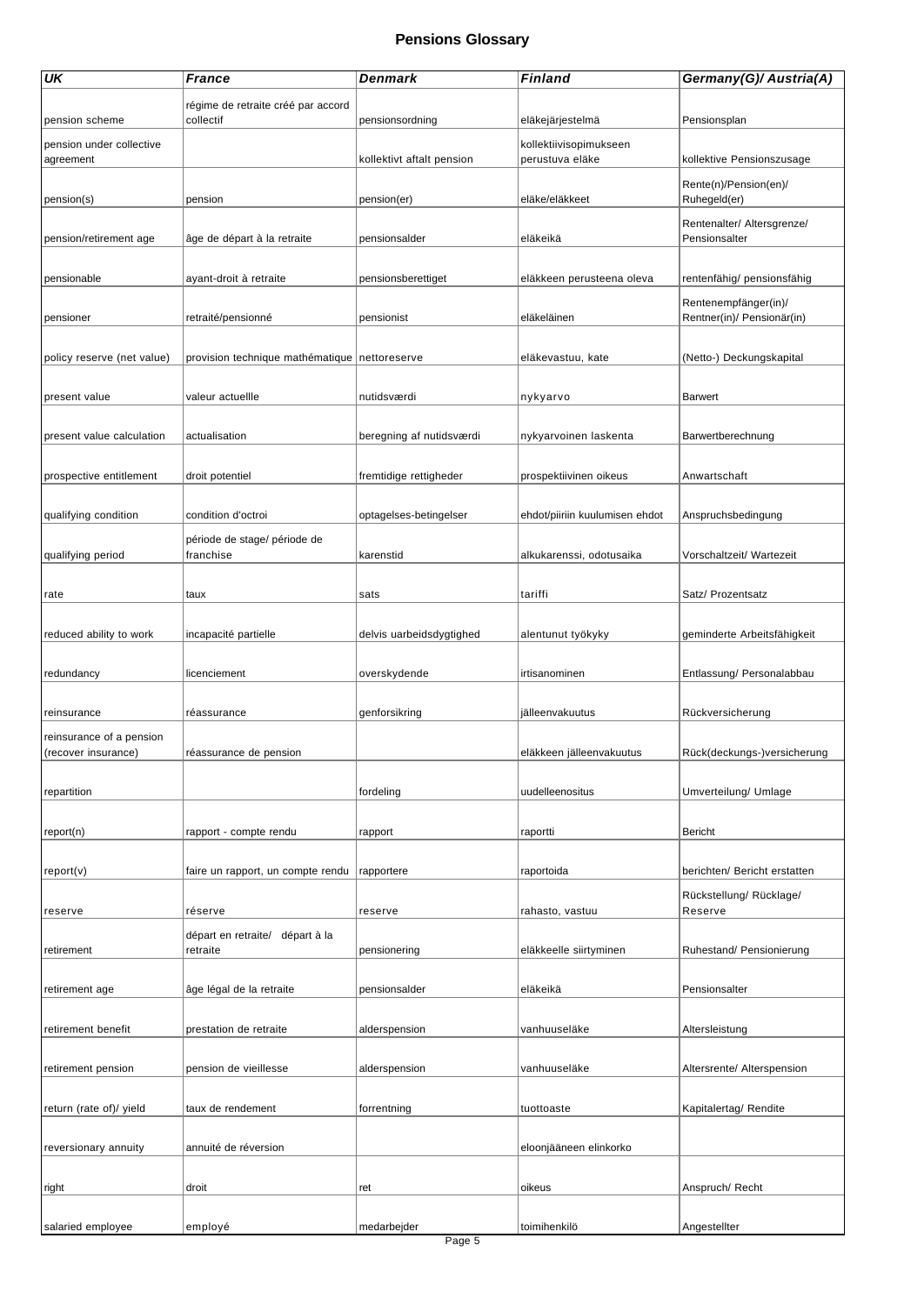| <b>UK</b>             | <b>France</b>                                     | Denmark                  | <b>Finland</b>                  | Germany(G)/ Austria(A)         |
|-----------------------|---------------------------------------------------|--------------------------|---------------------------------|--------------------------------|
|                       |                                                   |                          |                                 |                                |
| salary                | salaire                                           | løn                      | palkka                          | Gehalt                         |
|                       |                                                   |                          |                                 |                                |
| security              | sécurité                                          | sikkerhed                | turva                           | Sicherheit                     |
|                       |                                                   |                          |                                 |                                |
| service(length of)    | durée de carrière                                 | anciennitet              | palvelusaika                    | Dienst(zeit)                   |
|                       |                                                   |                          |                                 |                                |
| sharing of costs      | partage des coûts                                 | omkostnings-fordeling    | kustannusten jako               | Kostenverteilung/ Kostenumlage |
|                       |                                                   |                          |                                 |                                |
| sick pay(arrangement) | indemnité journalière                             | sygedagpenge             | sairausajan palkka (järjestely) | Krankengeld(regelung)          |
|                       |                                                   |                          |                                 |                                |
| social security       | sécurité sociale                                  | socialforsikring         | sosiaaliturva, sosiaalivakuutus | Sozialversicherung             |
|                       |                                                   |                          |                                 |                                |
| spouse                | conjoint/ épouse                                  | ægtefælle                | puoliso                         | Ehepartner/Ehefrau             |
|                       |                                                   |                          |                                 |                                |
| staff                 | personnel/effectifs                               | personale                | henkilöstö                      | Mitarbeiter/Personal           |
|                       |                                                   |                          |                                 |                                |
| static                | statique                                          | statisk                  | staattinen                      | statisch                       |
|                       |                                                   |                          |                                 |                                |
| supervisory authority | autorité de contrôle                              | tilsynsmyndighed         | valvontaviranomainen            | Aufsichtsbehörde               |
|                       |                                                   |                          |                                 |                                |
| supplementary pension | pension complémentaire/ pension<br>supplimentaire | tillægspension           | lisäeläke                       | zusätzliche Rente              |
|                       |                                                   |                          |                                 |                                |
|                       | actif fons facont                                 |                          | tukikassa                       |                                |
| support fund          |                                                   | understøttelses-kasse    |                                 | Unterstützungskasse            |
|                       |                                                   |                          |                                 |                                |
| survivor              | survivant/e                                       | overlevende              | eloonjäänyt                     | Hinterbliebene/r               |
|                       |                                                   |                          |                                 |                                |
| tax                   | impôt                                             | skat                     | vero                            | Steuer                         |
|                       |                                                   |                          |                                 |                                |
| tax consultant        | conseiller fiscal                                 | skatterådgiver           | verokonsultti                   | Steuerberater                  |
|                       |                                                   |                          |                                 |                                |
| taxable               | imposable/taxable                                 | skattepligtig            | verotettava                     | steuerpflichtig                |
|                       | exponéré d'impôt/<br>non                          |                          |                                 |                                |
| tax-free              | imposable                                         | skattefri                | veroton                         | steuerfrei                     |
|                       |                                                   |                          |                                 |                                |
| term of insurance     | durée d'affiliation                               | forsikringstid           | vakuutuskausi                   | Versicherungsdauer             |
|                       |                                                   |                          | irtisanomiskorvaus,             |                                |
| termination indemnity | indemnité de fin de carrière                      | fratrædelses-godtgørelse | päättymiskorvaus                | Abfindung(G) Abfertigung (A)   |
|                       |                                                   |                          |                                 | Überweisung (bank transfer)/   |
| transfer              | transfert                                         | overførsel               | siirto                          | Versetzung(personnel)          |
|                       |                                                   |                          |                                 |                                |
| transfer amount       | valeur de transfer                                | overførselsbeløb         | siirtosumma                     | Überweisungsbetrag             |
|                       |                                                   |                          |                                 |                                |
| unemployment          | chômage                                           | arbejdsløshed            | työttömyys                      | Arbeitslosigkeit               |
|                       |                                                   |                          |                                 |                                |
| unfunded              | non pré financé                                   | ikke funderet            | rahastoimaton                   | ungedeckt                      |
|                       |                                                   |                          |                                 |                                |
| uniform accrual       | acquisation liviare?                              | lineær tilvækst          | yleiskarttuma                   | gleichmässige Ansammlung       |
|                       |                                                   |                          |                                 |                                |
| valuation             | évaluation                                        | værdiansættelse          | arvon määrittäminen, arviointi  | Bewertung                      |
|                       |                                                   |                          |                                 |                                |
| value                 | valeur                                            | værdi                    | arvo                            | Wert                           |
|                       |                                                   |                          | vapaakirjan määrä, karttunut    |                                |
| vested amount         | prestation acquise                                |                          | määrä                           | Unverfallbarkeits-betrag       |
|                       |                                                   |                          |                                 | unverfallbar (unverfallbare    |
| vested(rights)        | droits acquis                                     | erhvervede (rettigheder) | vapaakirjaoikeus                | Ansprüche)                     |
|                       |                                                   |                          |                                 |                                |
| vesting               |                                                   |                          | koskemattomuusperiaate          | Unverfallbarkeit               |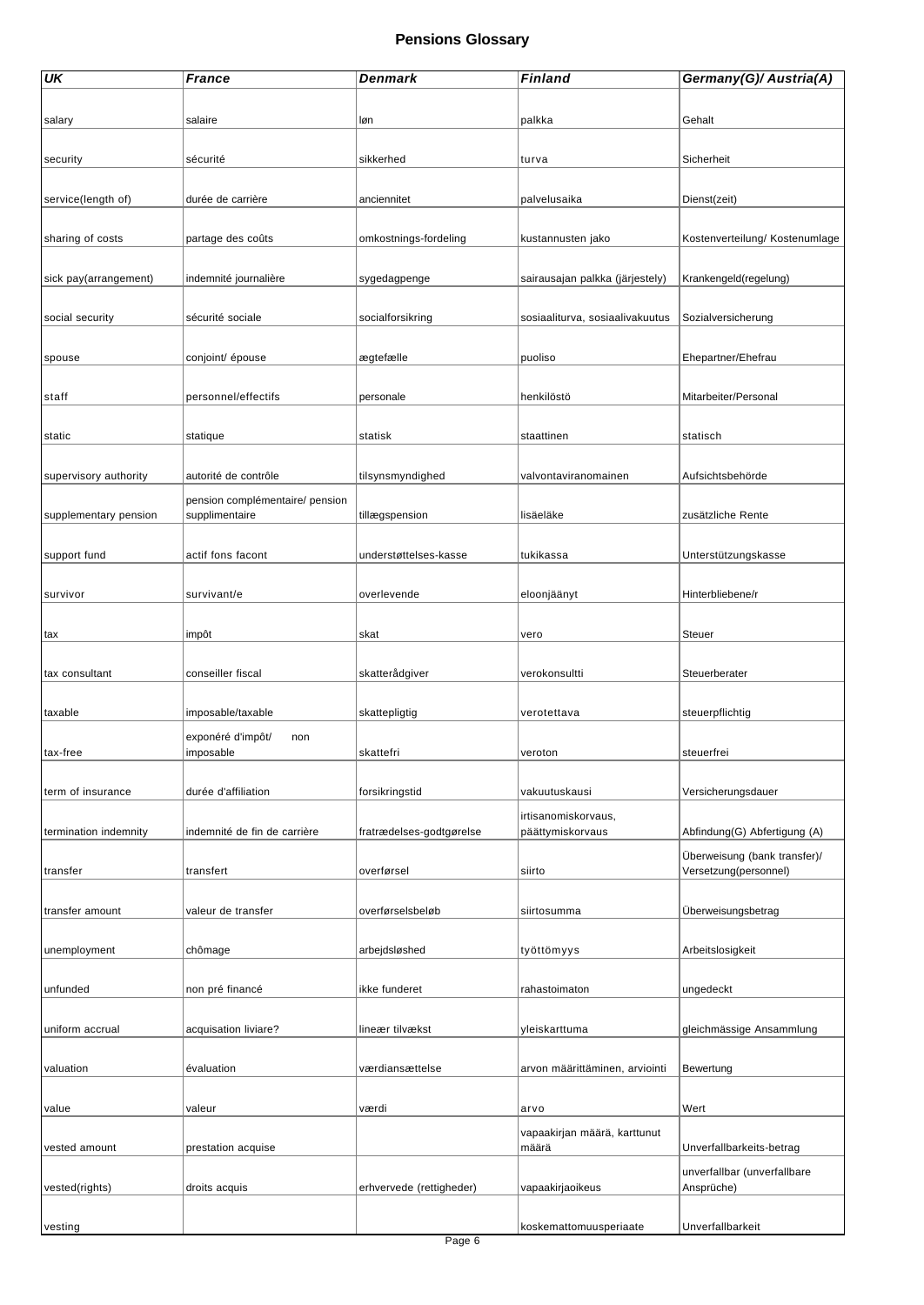| <b>UK</b>             | <b>France</b>                   | <b>Denmark</b>                | <b>Finland</b>              | Germany(G)/ Austria(A) |
|-----------------------|---------------------------------|-------------------------------|-----------------------------|------------------------|
|                       |                                 |                               |                             |                        |
| vesting period        | période d'acquisition de droits |                               | karttumisaika               | Unverfallbarkeitsfrist |
|                       |                                 |                               |                             |                        |
| vocational disability | incapacité professionnelle      | faginvaliditet                | ammatillinen työkyvyttömyys | Berufsunfähigkeit      |
|                       |                                 |                               |                             |                        |
| voluntary             | volontaire                      | frivillig                     | vapaaehtoinen               | freiwillig             |
|                       |                                 |                               |                             |                        |
| wages                 | salaire                         | løn                           | palkat                      | Lohn                   |
|                       |                                 |                               |                             |                        |
| waiting period        | délai de carence                | karenstid                     | odotusaika                  | Wartezeit              |
| waiver of sickness    |                                 | bidragsfritagelse på grund af |                             | krankheitsbedingte     |
| premium               | prime cotisation                | sygdom                        | maksuvapautus               | Beitragsfreiheit       |
|                       |                                 |                               |                             |                        |
| widow                 | veuve                           | enke                          | (nais)leski                 | Witwe                  |
|                       |                                 |                               |                             |                        |
| widow proportion      | taux de réversion (femme)       | overgang til enkepension      | lesken osuus (naisen)       | Witwenübergang         |
|                       |                                 |                               |                             |                        |
| widower               | veuf                            | enkemand                      | (mies)leski                 | Witwer                 |
|                       |                                 |                               |                             |                        |
| widower proportion    | taux de réversion (homme)       | overgang til enkemandspension | lesken osuus (miehen)       | Witwerübergang         |
|                       |                                 |                               |                             |                        |
| within a year         | dans l'année                    | års-                          | vuoden kuluessa             | unterjährig            |
|                       |                                 |                               |                             |                        |
| worker                | ouvrier                         | arbejder                      | työntekijä                  | Arbeiter               |
|                       |                                 |                               |                             |                        |
| workforce             | main-d'oeuvre/personnel         | arbejdskraft/-styrke          | työvoima                    | Arbeitskräfte          |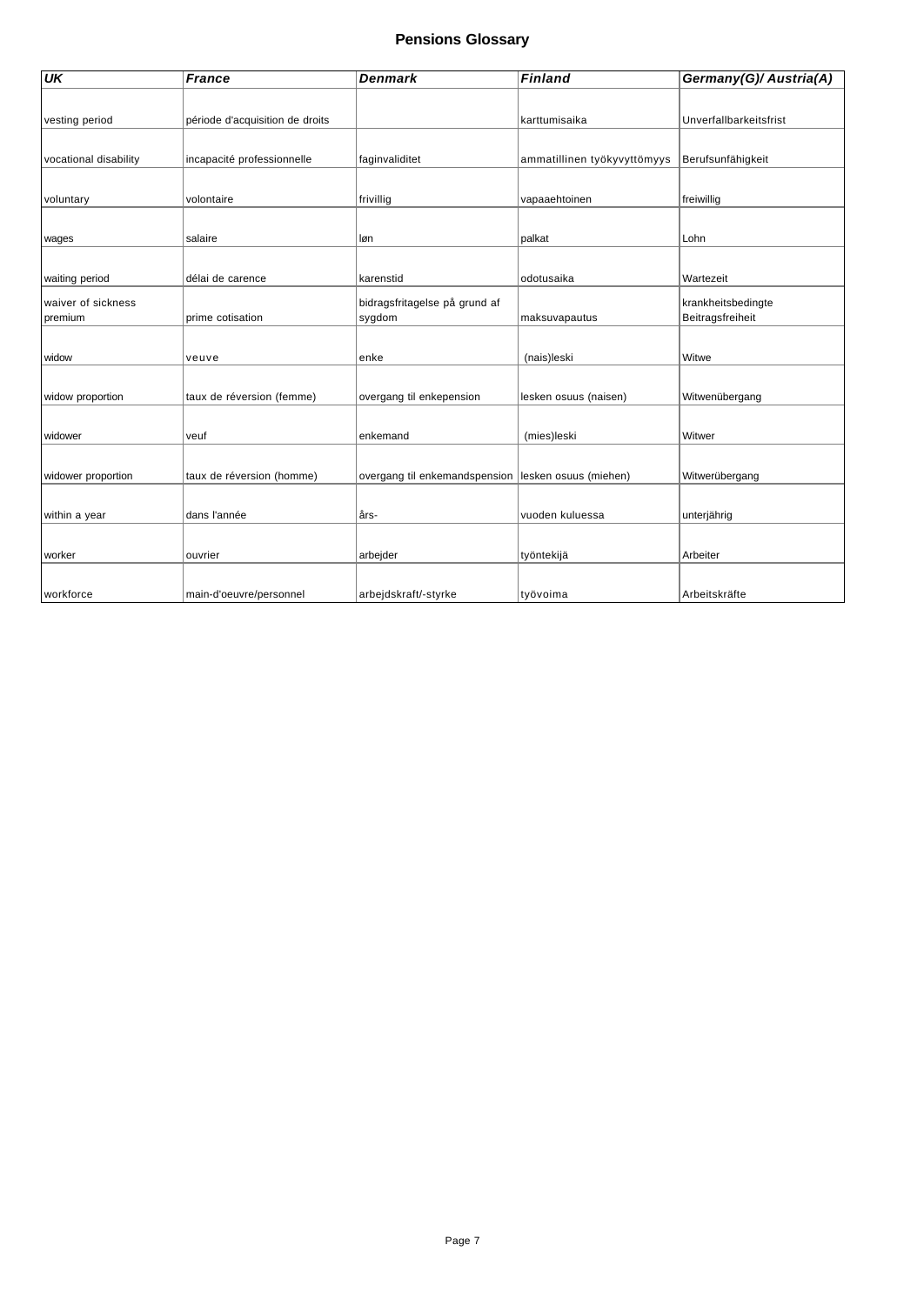| UK                         | Greece                    | <b>Italy</b>                  | <b>Netherlands</b>         | Norway                             |
|----------------------------|---------------------------|-------------------------------|----------------------------|------------------------------------|
|                            |                           |                               |                            |                                    |
| accident-                  | Atihima                   | Infortunio                    | ongeval                    | ulykkes-                           |
|                            |                           |                               |                            |                                    |
|                            |                           |                               |                            |                                    |
| accidental death           | Thanatos apo atihima      | Morte per infortunio          | dood door ongeval          | ulykkesdødsfall                    |
|                            |                           |                               |                            | ulykkesinvaliditet/                |
| accidental disablement     | Anikanotita apo atihima   | Invalidità per infortunio     | invaliditeit door ongeval  | ulykkesuførhet                     |
|                            |                           |                               |                            |                                    |
| account                    | Logariasmos               | conto                         | rekening                   | konto                              |
|                            |                           |                               |                            |                                    |
| accountant                 | Logistis                  | ragioniere                    | accountant                 | regnskapsfører/revisor             |
|                            |                           |                               |                            |                                    |
| accrual                    | Afxisi, epafxisi          | accantonamento                | aangroei/opbouw            | opptjening                         |
|                            |                           |                               |                            |                                    |
|                            |                           |                               |                            |                                    |
| actuarial                  | Analogistiko              | atturiale                     | actuarieel                 | aktuariell                         |
|                            |                           |                               |                            |                                    |
| actuary                    | Analogistis               | attuario                      | actuaris                   | aktuar                             |
| adjustment of benefits due | Prosarmogi parohon logo   | Adeguamento delle prestazioni |                            |                                    |
| to inflation               | plithorismou              | legato all'inflazione         | inflatie aanpassing        | verdisikring/ inflasjonsregulering |
|                            |                           |                               |                            |                                    |
|                            |                           |                               |                            |                                    |
| administrative costs       | Diahiristika kosti        | Costi amministrativi          | administratiekosten        | administrasjonskostnader           |
|                            |                           |                               |                            |                                    |
| administrative pension     |                           | Pensione di anzianità         |                            | driftspensjon                      |
|                            |                           |                               |                            |                                    |
| amount                     | Posso                     | importo                       | bedrag                     | sum, beløp                         |
|                            |                           |                               |                            |                                    |
| amount of the benefits     | Posso parohon             | Ammontare delle prestazioni   | bedrag van de uitkeringen  | pensjonsbeløp                      |
|                            |                           |                               |                            |                                    |
| anniversary lump sum       | Efapax epetiou            | Gratifica speciale            | jubileumuitkering          |                                    |
|                            |                           |                               |                            |                                    |
| apportion                  | Dianemo, Katamerizo       |                               | omslaan                    |                                    |
|                            |                           | ripartire                     |                            | tildeling                          |
|                            |                           |                               |                            |                                    |
| arrears                    | Lixiprothesma             | arretrati                     | achteraf                   | restanser                          |
|                            |                           |                               | waarde van de              |                                    |
| asset value                | Axia energitikou          | Valore del patrimonio         | activa/beleggingen         | verdi av aktiva                    |
|                            |                           |                               | activa/belegging(en)/      |                                    |
| asset(s)                   | Energitiko                | attività/attivo               | bezitting(en)              | aktiva/eiendeler                   |
|                            |                           | Casse/Fondi pensione          |                            |                                    |
| Austrian Pensionskasse     |                           | austriache                    | Oostenrijkse pensioenkasse | østerriksk pensjonskasse           |
|                            |                           |                               |                            |                                    |
| average (adj)              | Mesos                     | medio                         | middelen                   | gjennomsnittlig                    |
|                            |                           |                               |                            |                                    |
| average (noun)             | Mesos oros                |                               |                            |                                    |
|                            |                           | media                         | gemiddelde                 | gjennomsnitt                       |
|                            |                           |                               |                            |                                    |
| balance sheet              | Isologismos               | bilancio                      | balans                     | balansen                           |
| basis for calculating the  |                           | Basi techniche per il calcolo |                            | grunnlag for beregning av          |
| benefits                   | Vassi ipologismou parohon | delle prestazioni             | pensioengrondslag          | pensjon                            |
|                            |                           |                               |                            |                                    |
| beneficiary                | Dikeouhos                 | Beneficiario                  | gerechtigde                | mottager av ytelser/begunstiget    |
|                            |                           |                               |                            |                                    |
| benefit                    | Parohi                    | prestazione                   | uitkering                  | ytelse                             |
|                            |                           |                               |                            |                                    |
| book reserve               | Logistiko apothema        | Accantonamento a bilancio     | balansreserve              | pensjonsavsetning i balansen       |
|                            |                           |                               |                            |                                    |
|                            |                           |                               |                            |                                    |
| calculation                | Ypologismos               | calcolo                       | berekening                 | beregning                          |
|                            |                           |                               |                            |                                    |
| capital                    | Kefaleo                   | capitale                      | kapitaal                   | kapital                            |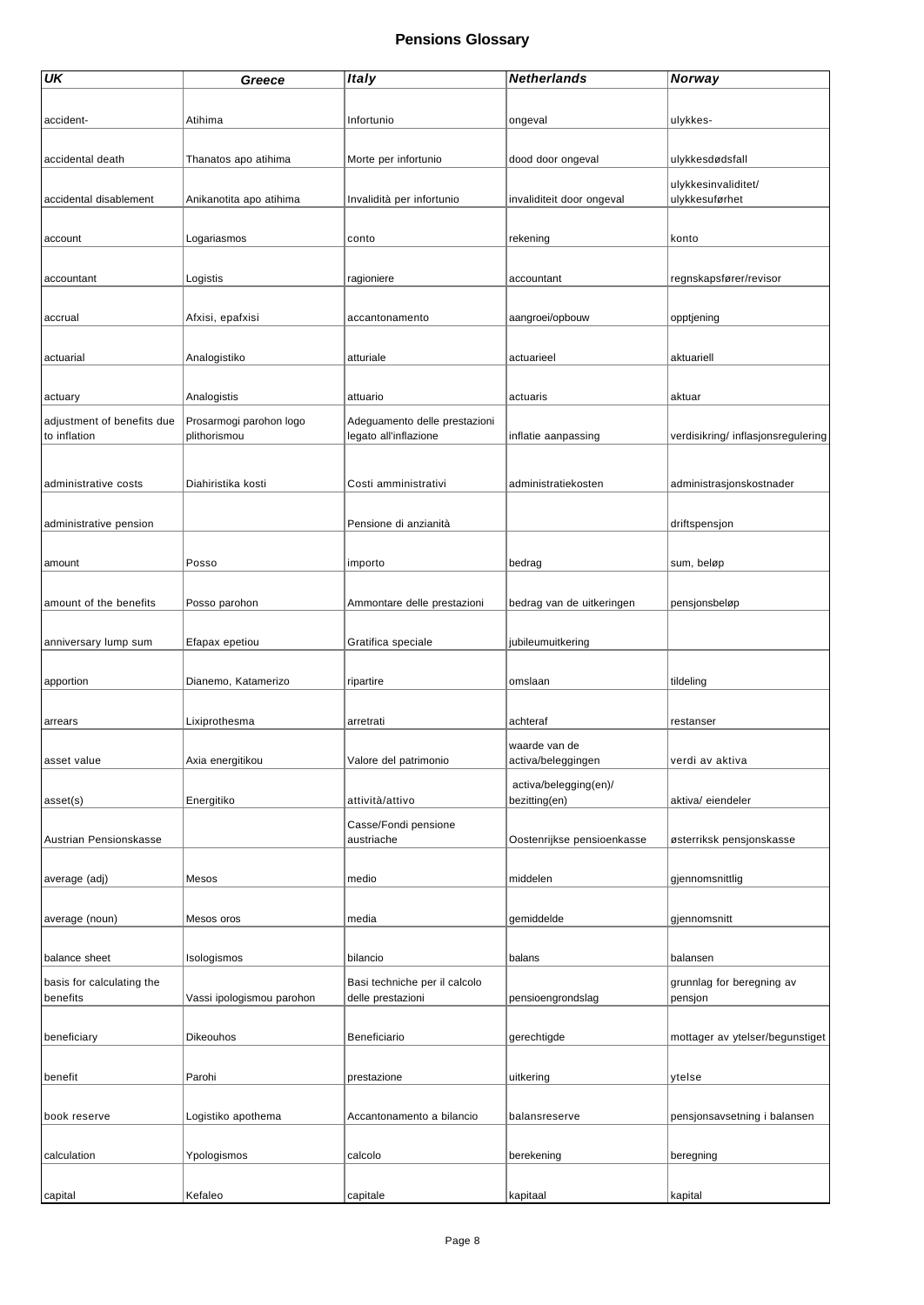| UK                                     | Greece                       | <b>Italy</b>                    | <b>Netherlands</b>                   | Norway                                       |
|----------------------------------------|------------------------------|---------------------------------|--------------------------------------|----------------------------------------------|
|                                        |                              |                                 |                                      |                                              |
| capitalisation                         | Kefaleopiisi                 | Capitalizzazione                | kapitalisatie                        | kapitalisering                               |
|                                        |                              |                                 |                                      |                                              |
| cash                                   | metrita                      | contante                        | contanten                            | kontanter                                    |
|                                        |                              |                                 |                                      |                                              |
| ceiling                                | Orofi                        | massimale                       | plafond/bovengrens                   | tak/ øvre grense                             |
|                                        |                              |                                 |                                      |                                              |
| charges                                | Epivarinsis                  | spesa/costo                     | kosten                               | belastninger/ gebyrer                        |
|                                        |                              |                                 |                                      |                                              |
| child                                  | Pethi                        | Bambino                         | kind                                 | barn                                         |
|                                        |                              |                                 |                                      |                                              |
| collective contract                    | Syllogiko symvoleo           | Contratto collettivo            | collectief contract                  | kollektiv avtale/ overenskomst               |
|                                        |                              |                                 |                                      |                                              |
| commercial                             | Emporiko                     | commerciale                     | commercieel                          | kommersiell                                  |
|                                        |                              |                                 |                                      |                                              |
| commitment                             | Desmefsi                     | impegno                         | verbintenis                          | forpliktelse                                 |
| company (noun)                         | Eteria                       | Azienda                         | onderneming                          | selskap                                      |
|                                        |                              |                                 |                                      |                                              |
| company agreement                      | Eteriki symfonia             | Accordo aziendale               | ondernemingsovereenkomst             | selskapsavtale                               |
|                                        |                              |                                 |                                      |                                              |
| company(adj)                           | Eteriko                      | Aziendale                       | bedrijfs-                            | selskaps-                                    |
|                                        |                              |                                 |                                      |                                              |
| compulsory                             | Ypohreotiko                  | Obbligatorio                    | verplicht                            | obligatorisk                                 |
|                                        |                              |                                 |                                      | kontraktsfestet/                             |
| contractual                            | Symvatiko                    | contrattuale                    | contractueel                         | kontraktsmessig                              |
|                                        |                              | Base imponibile al fini         |                                      | grunnlag for beregning av                    |
| contribution basis                     | Vassi isforon                | contributivi                    | bijdragegrondslag                    | tilskudd/ innskudd                           |
|                                        |                              |                                 |                                      |                                              |
| contributions                          | <b>Isfores</b>               | Contributi                      | contributie/bijdage                  | bidrag/ tilskudd/ innskudd                   |
|                                        |                              |                                 |                                      |                                              |
| contributory                           | Symmetohiko                  | contributivo                    | bijdragend(e)                        | med (medlems)innskudd                        |
|                                        |                              |                                 |                                      |                                              |
| controlling actuary                    |                              | Attuario consulente             | Certificerend actuaris               | ansvarshavende aktuar                        |
|                                        |                              |                                 |                                      |                                              |
| cost(s)                                | Kostos(i)                    | costo                           | kosten                               | utgift(er) / kostnad(er)                     |
|                                        |                              |                                 |                                      |                                              |
| death                                  | Thanatos                     | Morte                           | dood/overlijden                      | død                                          |
|                                        |                              |                                 |                                      |                                              |
| deferred                               | Anavallomeno                 | differito                       | uitgesteld                           | oppsatt                                      |
| defined benefit plan                   | Shedio kathorismenon parohon | Regime a prestazioni definite   | defined benefit plan                 | ytelsesbasert ordning/<br>ytelsesordning     |
|                                        |                              |                                 |                                      |                                              |
| defined contribution plan              | Shedio kathorismenon isforon | Regime a contribuzione definita | Beschikbare premie regeling          | innskuddsbasert ordning/<br>innskuddsordning |
|                                        |                              |                                 |                                      |                                              |
| direct commitment/<br>unfunded promise | Amesi desmefsi               | impegno diretto non finanziato  | niet voorgefinancierde<br>toezegging | direkte/usikret forpliktelse                 |
|                                        |                              |                                 |                                      |                                              |
| disability                             | Anikanotita                  | Invalidità                      | invaliditeit                         | uførhet                                      |
|                                        |                              |                                 |                                      |                                              |
| disabled person                        | Anikanos                     | Invalido                        | invalide                             | ufør person                                  |
|                                        |                              |                                 |                                      |                                              |
| dismissal                              | Apolissi                     | licenziamento                   | ontslag                              | oppsigelse                                   |
|                                        |                              |                                 |                                      |                                              |
| duration of benefits                   | Diarkia parohon              | Durata delle prestazioni        | uitkeringsduur                       | ytelsenes varighet                           |
|                                        |                              |                                 |                                      |                                              |
| dynamic                                | Dinamiko                     | Dinamico                        | dynamisch                            | dynamisk                                     |
|                                        |                              |                                 |                                      |                                              |
| early retirement pension               | Syntaxi prooris apohorisis   | Pensione anticipata             | vroegpensioen                        | førtidspension                               |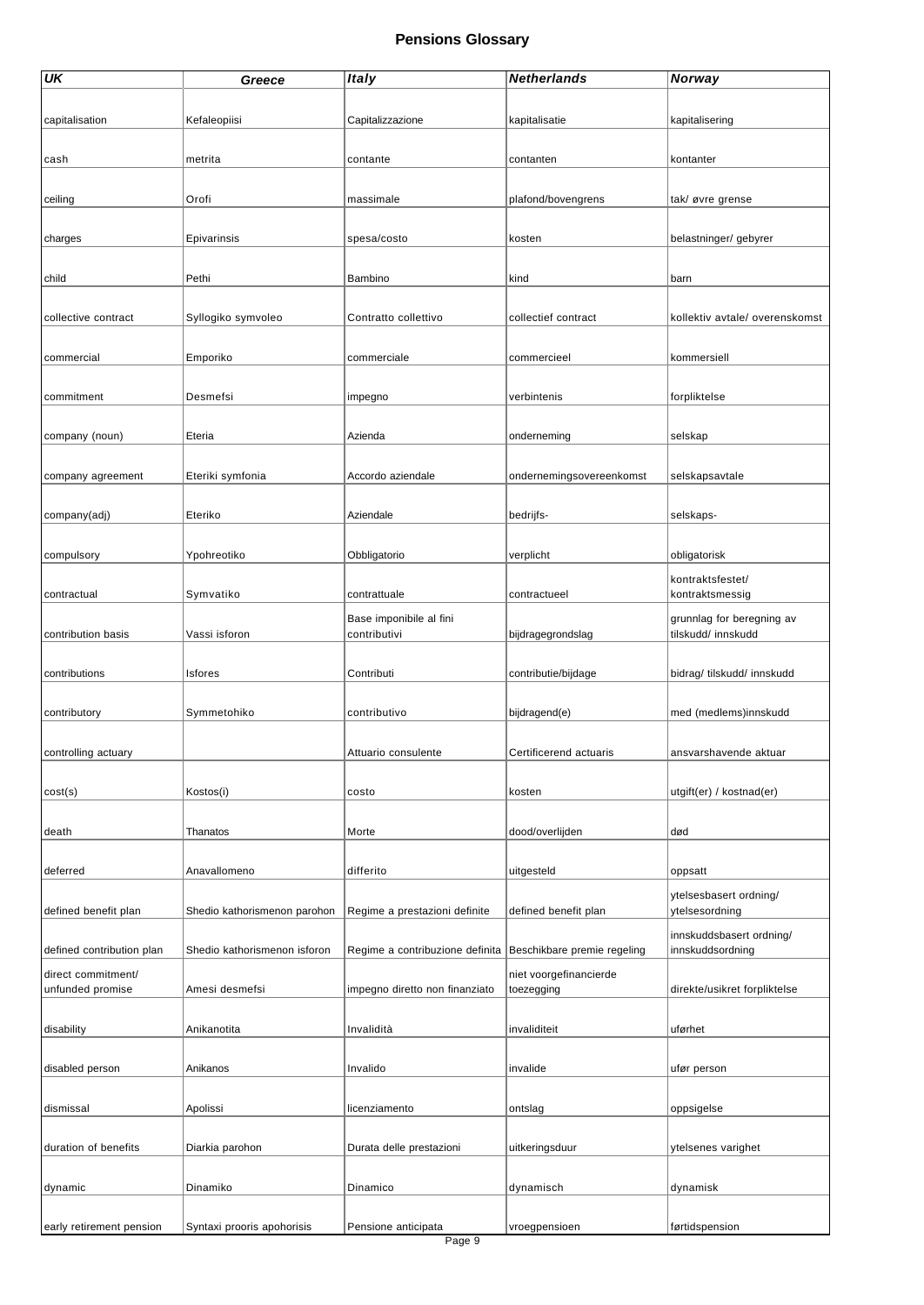| <b>UK</b>                  | Greece                        | <b>Italy</b>                                            | <b>Netherlands</b>            | Norway                              |
|----------------------------|-------------------------------|---------------------------------------------------------|-------------------------------|-------------------------------------|
|                            |                               |                                                         |                               |                                     |
| earnings                   | Apodohes                      | salario/stipendio/reddito                               | inkomen                       | inntekter, lønn                     |
|                            |                               |                                                         |                               |                                     |
| earnings band              | Klimakio apodohon             | fascia di reddito                                       | salarisschijf                 | lønnsintervall                      |
|                            |                               |                                                         |                               |                                     |
| employee                   | Ergazomenos                   | dipendente                                              | werknemer                     | ansatt/arbeidstaker                 |
|                            |                               |                                                         |                               |                                     |
| employer                   | Ergodotis                     | datore di lavoro                                        | werkgever                     | arbeidsgiver                        |
|                            |                               |                                                         |                               |                                     |
| entitlement                | Exousiodotisi                 | Acquisizione del diritto                                | aanspraak                     | rettighet                           |
|                            | Isagogi, egrafi, isdohi       |                                                         | toetreding/toetreden          | opptak/ inntredelse                 |
| entry                      |                               | Ingresso                                                |                               |                                     |
| entry age method           | Methodos ilikias isdohis      | Metodo delle età di ingresso<br>(per generazioni)       | datum indiensttreding methode |                                     |
|                            |                               |                                                         |                               |                                     |
| equality                   | Isotita                       | uguaglianza                                             | gelijkheid                    | likhet                              |
|                            |                               |                                                         |                               |                                     |
| evaluation                 | Ektimisi, Apotimisi           | Valutazione                                             | evaluatie                     | vurdering                           |
|                            |                               |                                                         |                               |                                     |
| expectation                | Prosdokia                     | previsione                                              | verwachting/vermoedelijk      | forventning                         |
|                            |                               |                                                         |                               |                                     |
| expense                    | Exodo                         | spesa                                                   | uitgave                       | omkostninger                        |
|                            |                               |                                                         |                               | ytelser til etterlatte              |
| family benefits            | Ekogeniakes parohes           | Prestazioni familiari                                   |                               | familiemedlemmer                    |
|                            |                               |                                                         |                               |                                     |
| financing                  | Hrimatodotisi                 | Finanziamento                                           | financiering                  | finansiering                        |
|                            |                               |                                                         |                               |                                     |
| financing vehicle          | Meso hrimatodotisis           | Modalità di finanziamento                               | financieringswijze            | finansieringssystem                 |
| flat-rate                  | Enieo pososto                 | Tasso constante                                         | uniform tarief/vast bedrag    | fast ytelse/ fast rente             |
|                            |                               |                                                         |                               |                                     |
| funded                     | Hrimatodotimenos              | finanziato con la creazione di<br>riserve / consolidato | gefinancierd                  | sikret/ fondert                     |
|                            |                               |                                                         |                               |                                     |
| funding (capital cover)    |                               | finanziamento                                           | kapitaaldekking               | fondsdekning                        |
| funding procedure (capital |                               |                                                         |                               |                                     |
| cover procedure)           |                               | modalità di finanziamento                               | financieringsmethodiek        | fondsdekningsmetode                 |
|                            |                               |                                                         |                               |                                     |
| gross earnings             | Miktes apodohes               | Reddito lordo                                           | bruto inkomen/salaris         | brutto inntekt                      |
|                            |                               |                                                         |                               |                                     |
| group insurance            | Omadiki asfalisi              | Assicurazione collettiva                                | groepsverzekering             | gruppeforsikring                    |
|                            |                               |                                                         |                               |                                     |
| immediate/direct           | Amesa/Efthis                  | immediato/diretto                                       | onmiddellijk (direct)         | straks begynnende/ direkte          |
|                            |                               |                                                         | achterstand                   | etterskuddsvis                      |
| in arrears                 | En kathisterisi               | Arretrati                                               |                               |                                     |
| inability to work          | anikanotita gia ergasia       | Inidoneità al lavaro                                    | arbeidsongeschiktheid         | arbeidsudyktighet                   |
|                            |                               |                                                         |                               |                                     |
| incapacity                 | Anikanotita                   | incapacità                                              | ongeschiktheid                | udyktighet                          |
|                            |                               |                                                         |                               |                                     |
| incentive                  | Kinitro                       | incentivo                                               | aansporing                    | incentiv                            |
|                            |                               |                                                         |                               |                                     |
| incentive bonus            | Bonus kinitrou                |                                                         | bonus                         | incentivbonus                       |
|                            |                               |                                                         |                               | starttidspunkt for avsetning til    |
| inception of book reserve  | Enarxi logistikou apothematos | principio dell'accantonamento di<br>riserve in bilancio | aanvang opbouw balansreserve  | dekning av<br>pensjonsforpliktelser |
|                            |                               |                                                         |                               |                                     |
| income                     | Isodima                       | Reddito                                                 | inkomen                       | inntekt                             |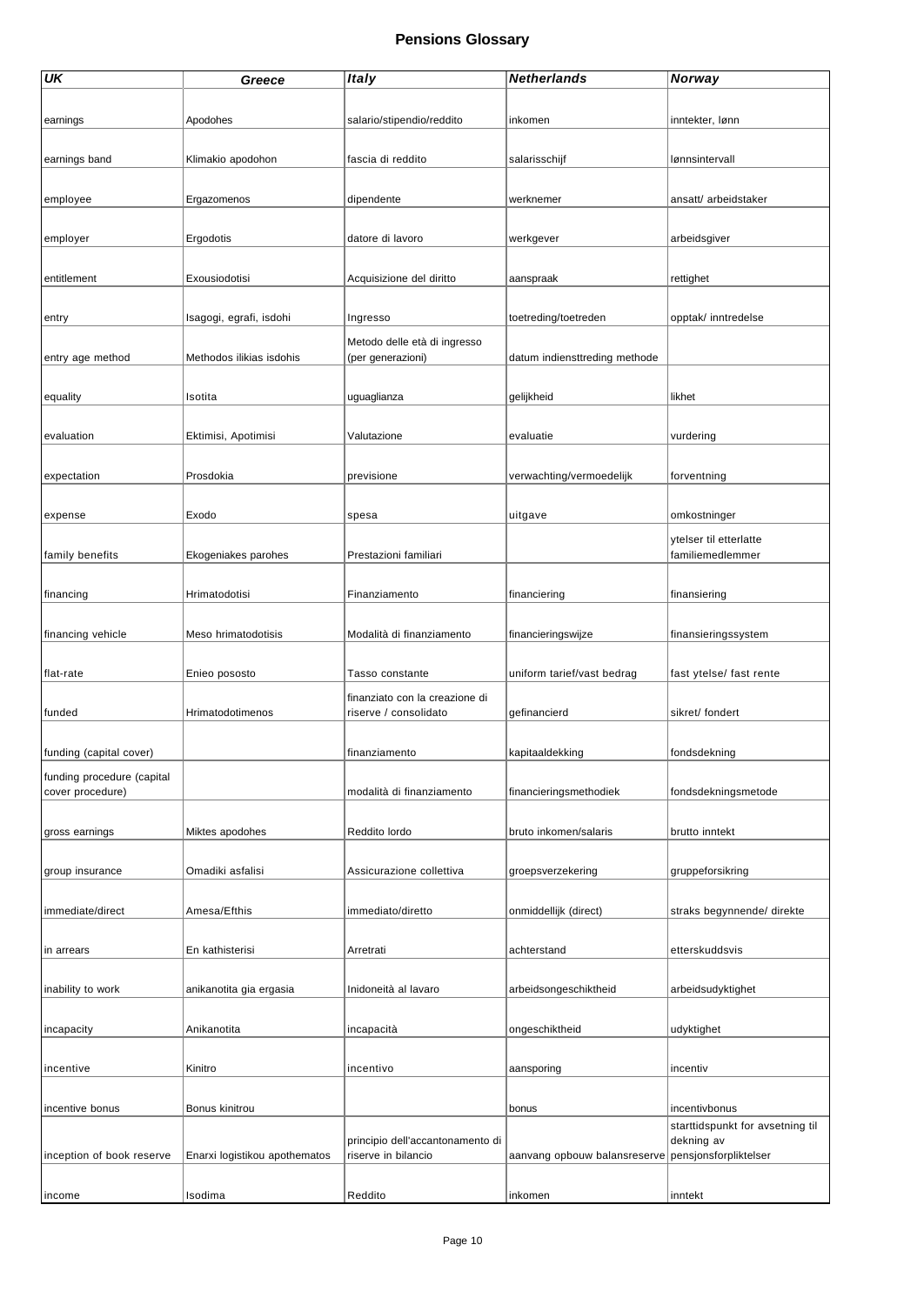| UK                                | Greece                                | <b>Italy</b>                          | <b>Netherlands</b>                                          | Norway                            |
|-----------------------------------|---------------------------------------|---------------------------------------|-------------------------------------------------------------|-----------------------------------|
|                                   |                                       |                                       |                                                             |                                   |
| increment                         | Prosafxisi                            | incremento/aumento                    | vermeerdering                                               | økning                            |
|                                   |                                       |                                       |                                                             |                                   |
| indemnity                         | Apozimiosi                            | indennità                             | schadeloosstelling                                          | erstatning                        |
|                                   |                                       |                                       |                                                             |                                   |
| individual pension plan           | Atomiko syntaxiodotiko program        |                                       | individuele pensioenregeling                                | individuell pensjonsordning/ plan |
|                                   |                                       |                                       |                                                             |                                   |
| insurance                         | Asfalisi                              | Assicurazioni                         | verzekering                                                 | forsikring                        |
|                                   |                                       |                                       |                                                             |                                   |
| insurance premium                 | Asfalistro                            | Premio di assicurazione               |                                                             | forsikringspremie                 |
|                                   |                                       |                                       | verzekeringspremie                                          |                                   |
|                                   |                                       |                                       |                                                             |                                   |
| interest                          | Tokos                                 | interesse                             | interest/rente                                              | rente                             |
|                                   |                                       |                                       | interestpercentage/rentepercent                             |                                   |
| interest rate                     | Epitokio                              | tasso d'interesse                     | age                                                         | rentesats                         |
|                                   |                                       |                                       |                                                             |                                   |
| invalidity pension                | Sintaxi anikanotitas                  | Pensione di invalidità                | invaliditeitspensioen                                       | uførepensjon                      |
|                                   |                                       |                                       |                                                             |                                   |
| joiner                            | Proshoron                             | colui che entra / aderente            | toetreder                                                   | nytt medlem                       |
|                                   |                                       |                                       |                                                             |                                   |
| leaver                            | Apohoron                              | colui cheesce                         | vertrekker                                                  | fratrådt medlem                   |
|                                   |                                       |                                       |                                                             |                                   |
| liability(ies)                    | Efthini, ipohreosi                    | passivo/passività                     | verplichting(en)                                            | passiva/ gjeld                    |
|                                   |                                       |                                       |                                                             |                                   |
| management                        | Diikisi                               | direzione                             | beheer/directie                                             | ledelse                           |
|                                   |                                       |                                       |                                                             |                                   |
| manager(s)                        | Diefthidis                            | dirigente/i                           | beheerder(s)/ directeur(en)                                 | leder/ sjef/ direktør(er)         |
|                                   |                                       |                                       |                                                             |                                   |
| maturity                          | Ekpnoi, lixi                          | scadenza                              | expiratie                                                   | forfall/ utløp                    |
|                                   |                                       |                                       |                                                             |                                   |
| member/participant                | Melos / symetehon                     | membro/partecipante                   | deelnemer                                                   | medlem                            |
|                                   |                                       |                                       |                                                             |                                   |
| monthly                           | Minieos                               | mensile                               | maandelijks                                                 | månedlig                          |
|                                   |                                       |                                       |                                                             |                                   |
| mortality table                   | Pinakas Thnisimotitas                 | Tavola di mortalità                   | sterftetafel/overlevingstafel                               | dødelighetstabell                 |
|                                   |                                       |                                       |                                                             |                                   |
| non-contributory                  | Xoris isfores                         | non contributivo                      | niet bijdragend                                             | uten medlemsinnskudd              |
|                                   |                                       |                                       |                                                             |                                   |
| occupational sector               | Epagelmatikos tomeas                  | Settore di attività                   | beroepsgroep                                                | yrkeskategori                     |
|                                   |                                       |                                       |                                                             |                                   |
| old-age                           | Giras                                 | Vechiaia                              | ouderdom                                                    | alders-                           |
|                                   |                                       |                                       |                                                             |                                   |
| old-age pension                   | Syntaxi giratos                       | Pensione di vecchiaia                 | ouderdomspensioen                                           | alderspensjon                     |
|                                   |                                       |                                       |                                                             |                                   |
| orphan                            | Orfanos                               | Orfano                                | wees                                                        | foreIdreløs                       |
|                                   | Merikes katavoles entos tou           | Pagamenti frazionati nel corso        |                                                             |                                   |
| part payments within a year etous |                                       | dell'anno                             | betaling in termijnen                                       | delbetaling i løpet av et år      |
|                                   |                                       |                                       |                                                             |                                   |
| payment                           | Pliromi                               | pagamento                             | betaling                                                    | betaling                          |
|                                   |                                       |                                       |                                                             |                                   |
| payment in advance                | Prokatavoli                           | Pagamento anticipato                  | vooruitbetaling                                             | forskuddsvis betaling             |
|                                   |                                       |                                       |                                                             |                                   |
| payment in arrear                 | Pliroteos sto telos                   | Pagamento arretrato                   | betaling achteraf                                           | etterskuddsvis betaling           |
|                                   |                                       |                                       |                                                             |                                   |
|                                   |                                       |                                       |                                                             | lønnsliste                        |
| payroll                           | Misthologio                           | libro paga                            | loonlijst                                                   |                                   |
|                                   |                                       |                                       |                                                             |                                   |
| pension fund                      | Syntaxiodotiko Tamio                  | fondo pensioni                        | pensioenfonds                                               | pensjonsfond/ -kasse              |
| pension mortality table           | Pinakas Thnisimotitas gia<br>Syntaxis | Tavole di mortalità del<br>pensionati | pensioenfondssterftetafel/pensi<br>oenfondsoverlevingstafel | dødelighetstabell for pensjon     |
|                                   |                                       |                                       |                                                             |                                   |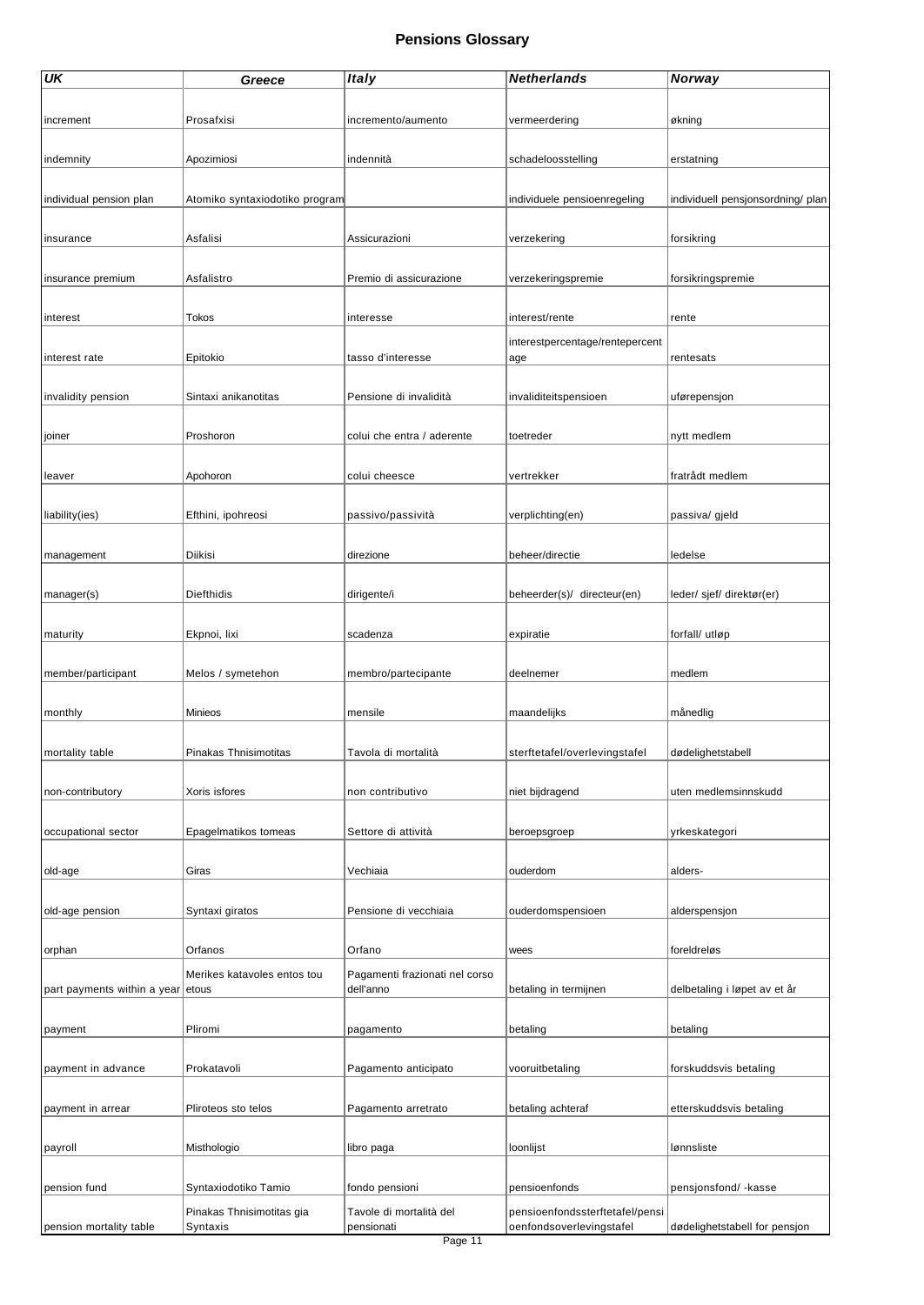| UK                         | Greece                            | <b>Italy</b>                                         | <b>Netherlands</b>           | <b>Norway</b>                  |
|----------------------------|-----------------------------------|------------------------------------------------------|------------------------------|--------------------------------|
|                            |                                   |                                                      |                              |                                |
|                            |                                   |                                                      |                              |                                |
| pension scheme             | Syntaxiodotiko shima              | schema pensionistico                                 | pensioenregeling             | pensjonsordning/ pensjonsplan  |
| pension under collective   | Syntaxi meta apo syllogiki        | Pensione erogata in virtù di un                      |                              | pensjon basert på kollektiv    |
| agreement                  | symvasi                           | accordo collettivo                                   | collectieve pensioenregeling | (tariff)avtale                 |
|                            |                                   |                                                      |                              |                                |
| pension(s)                 | Syntaxi(s)                        | pensione/i                                           | pensioen(en)                 | pensjon(er)                    |
|                            |                                   |                                                      |                              |                                |
| pension/retirement age     | Ilikia syntaxiodotisis            | età pensionabile                                     | pensioenleeftijd             | pensjonsalder                  |
|                            |                                   |                                                      |                              |                                |
| pensionable                | Syntaximos                        | pensionabile                                         | pensioengerechtigd           | pensjonsgivende                |
|                            |                                   |                                                      |                              |                                |
| pensioner                  | Syntaxiouhos                      | pensionato                                           | gepensioneerde               | pensjonist                     |
|                            |                                   |                                                      |                              |                                |
|                            |                                   |                                                      |                              |                                |
| policy reserve (net value) | Apothematiko symvoleou            | riserva di polizza                                   | (netto) voorziening          | nettoreserve                   |
|                            |                                   |                                                      |                              |                                |
| present value              | Parousa axia                      | Valore attuale                                       | contante waarde              | kontantverdi/ nåverdi          |
|                            |                                   |                                                      |                              | kontantverdiberegning/         |
| present value calculation  | Ipologismos parousas axias        | Calcolo del valore attuale                           | contante waarde berekening   | nåverdiberegning               |
|                            |                                   |                                                      |                              |                                |
| prospective entitlement    | Mellontiko dikeoma                | Diritto futuro                                       | aanspraak                    | fremtidig rettighed            |
|                            |                                   |                                                      |                              |                                |
| qualifying condition       | Proipothesi ktisis dikaiomatos    | Requisiti                                            | voorwaarde                   | opptaksvilkår                  |
|                            |                                   |                                                      |                              |                                |
| qualifying period          | periodos dokimasias               | Periodo necessario per<br>l'acquizione del requisiti | wachttijd                    | ventetid før opptak/ karenstid |
|                            |                                   |                                                      |                              |                                |
|                            |                                   |                                                      |                              |                                |
| rate                       | Timi, Pososto                     | tasso                                                | tarief                       | tariff/sats                    |
|                            |                                   |                                                      | verminderde                  |                                |
| reduced ability to work    | Miomeni ikanotita gia ergasia     | Ridotta capacità di lavoro                           | arbeidsgeschiktheid          | redusert arbeidsdyktighet      |
|                            |                                   |                                                      |                              |                                |
| redundancy                 | Pleonasmos                        | sovrannumero                                         | overtolligheid/afvloeiing    | ledighet                       |
|                            |                                   |                                                      |                              |                                |
| reinsurance                | Antasfalisi                       | Riassicurazione                                      | herverzekering               | reassuranse/ gjenforsikring    |
| reinsurance of a pension   |                                   |                                                      |                              | gjenforsikring/reassuranse av  |
| (recover insurance)        |                                   |                                                      | pensioenherverzekering       | pensjon                        |
|                            |                                   |                                                      |                              |                                |
| repartition                | Katanomi                          | Ripartizione                                         | herverdeling                 | omfordeling                    |
|                            |                                   |                                                      |                              |                                |
| report(n)                  | Ekthesi, anafora                  | relazione                                            | rapport                      | rapport                        |
|                            |                                   |                                                      |                              |                                |
|                            |                                   |                                                      |                              |                                |
| report(v)                  | Ektheto, anafero                  | riferire                                             | rapporteren                  | rapportere                     |
|                            |                                   |                                                      |                              |                                |
| reserve                    | Apothema                          | riserva                                              | reserve                      | reserve                        |
|                            |                                   |                                                      |                              |                                |
| retirement                 | Apohorisi                         | pensionamento                                        | pensionering                 | pensjonering                   |
|                            |                                   | Età del pensionamento per                            |                              |                                |
| retirement age             | Ilikia apohorisis apo tin ergasia | vecchiaia                                            | pensioenleeftijd             | pensjonsalder                  |
|                            |                                   |                                                      |                              |                                |
| retirement benefit         | Parohi apohorisis                 | prestazione pensionistica                            | pensioenaanspraak            | alderspensjonsytelse           |
|                            |                                   |                                                      |                              |                                |
| retirement pension         | Syntaxi apohorisis                | Pensione di vecchiaia                                | ouderdomspensioen            | alderspensjon                  |
|                            |                                   |                                                      |                              |                                |
|                            |                                   |                                                      |                              |                                |
| return (rate of)/ yield    | Apodosi                           | tasso di rendimento                                  | opbrengst/rendement          | avkastning                     |
|                            |                                   |                                                      |                              |                                |
| reversionary annuity       | Klirodotiki ranta                 | rendita vitalizia reversibile                        |                              |                                |
|                            |                                   |                                                      |                              |                                |
| right                      | Dikeoma                           | diritto                                              | recht                        | rettighet                      |
|                            |                                   |                                                      |                              |                                |
| salaried employee          | <b>Misthotos</b>                  | Lavoratore dipendente                                | werknemer                    | ansatt                         |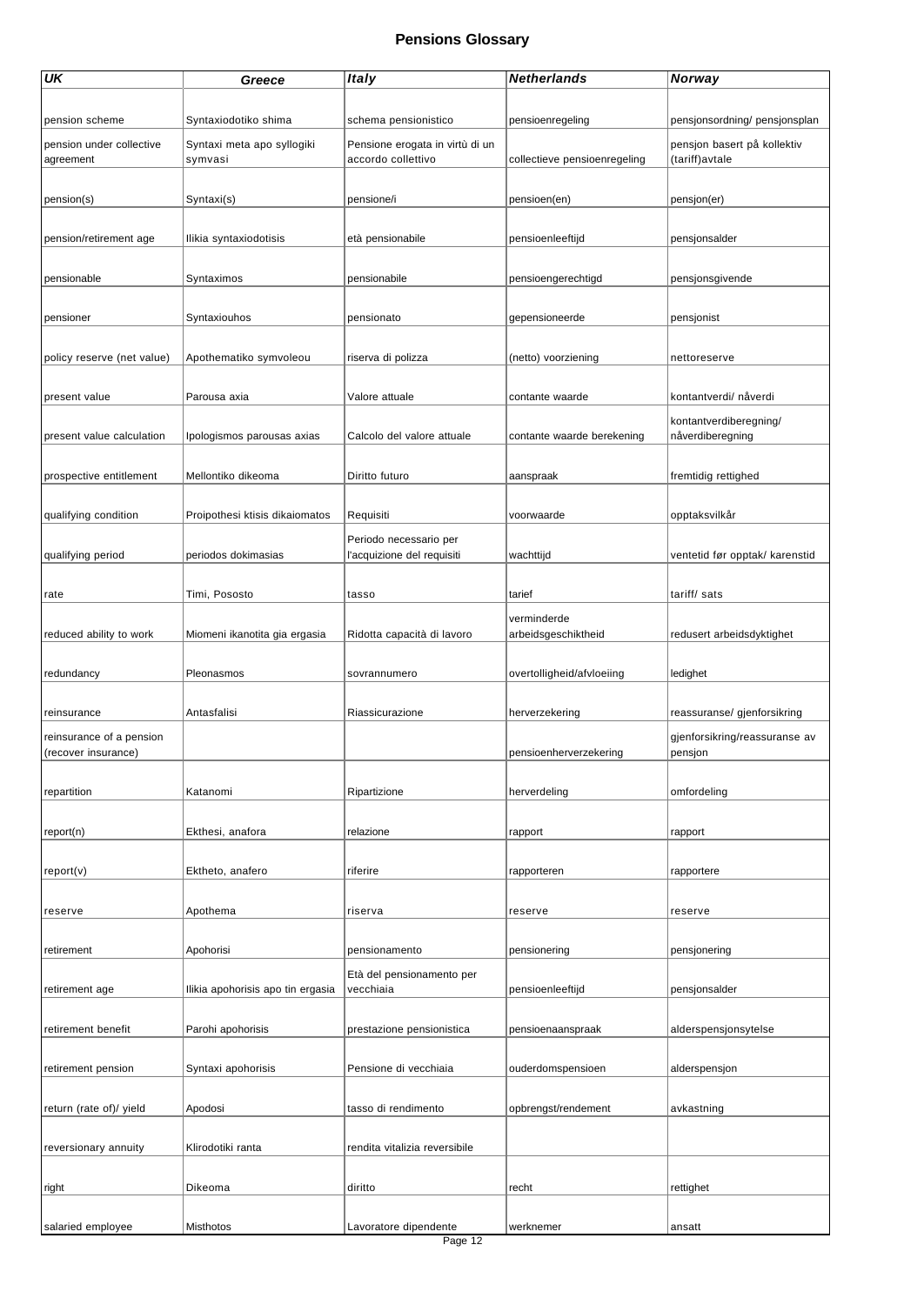| <b>UK</b>             | Greece                 | <b>Italy</b>                               | <b>Netherlands</b>               | Norway                          |
|-----------------------|------------------------|--------------------------------------------|----------------------------------|---------------------------------|
|                       |                        |                                            |                                  |                                 |
| salary                | <b>Misthos</b>         | salario                                    | salaris                          | lønn                            |
|                       |                        |                                            |                                  |                                 |
| security              | Asfalia                | sicurezza                                  | zekerheid                        | sikkerhet                       |
|                       |                        |                                            |                                  |                                 |
| service(length of)    | Ypiresia               | anzianità                                  | diensttijd (lengte van de)       | tjenestetid                     |
|                       |                        |                                            |                                  |                                 |
| sharing of costs      | Diamirasmos koston     | Ripartizione del costi                     | omslag van kosten                | kostnadsfordeling               |
|                       |                        |                                            |                                  |                                 |
| sick pay(arrangement) | Epidoma asthenias      | retribuzione per il periodo di<br>malattia | uitkering bij ziekte             | sykelønn(sordning)              |
|                       |                        |                                            |                                  |                                 |
| social security       | Kinoniki asfalia       | Sicurezza sociale                          | sociale verzekering              | folketrygd                      |
|                       |                        |                                            |                                  |                                 |
| spouse                | Syzigos                | Coniuge                                    | echtgenoot                       | ektefelle                       |
|                       |                        |                                            |                                  |                                 |
| staff                 | Prosopiko              | personale                                  | personeel                        | ansatte                         |
|                       |                        |                                            |                                  |                                 |
| static                | Statiko                | statico                                    | statisch/stabiel                 | statisk                         |
|                       |                        |                                            |                                  |                                 |
| supervisory authority | Epoptevousa arhi       | Autorità di controllo/vigilanza            | toezichthouder                   | tilsynsmyndighet                |
|                       |                        |                                            |                                  |                                 |
| supplementary pension | Sympliromatiki syntaxi | Pensione complementare                     | aanvullend pensioen              | tilleggspensjon                 |
|                       |                        |                                            |                                  |                                 |
| support fund          | Kefaleo ipostirixis    |                                            | ondersteuningsfonds              | støttefond                      |
|                       |                        |                                            |                                  |                                 |
| survivor              | Epizon                 | superstite                                 | overlevende                      | overlevende/ lengstlevende      |
|                       |                        |                                            |                                  |                                 |
| tax                   | Foros                  | imposta/tassa                              | belasting                        | skatt                           |
|                       |                        |                                            |                                  |                                 |
| tax consultant        | Forotehnikos           | Consulente fiscale                         | belastingconsulent               | skatterådgiver                  |
|                       |                        |                                            |                                  |                                 |
| taxable               | Forologisimo           | imponibile/tassabile                       | belastbaar                       | skattbar                        |
|                       |                        |                                            |                                  |                                 |
| tax-free              | Aforologito            | escente da tassa                           | belastingvrij                    | skattefri                       |
|                       |                        |                                            |                                  |                                 |
| term of insurance     | Periodos asfalisis     | Periodo/durata di assicurazione            | verzekeringsduur                 | forsikringstid                  |
|                       |                        |                                            |                                  |                                 |
| termination indemnity | Apozimiosi lixis       |                                            | wettelijke uitkering bij ontslag | sluttvederlag                   |
|                       |                        |                                            |                                  |                                 |
| transfer              | Metafero               | transferimento                             | overdracht                       | overføring                      |
|                       |                        |                                            |                                  |                                 |
| transfer amount       | Metaferomeno posso     | Importo da trasferire                      | overdrachtswaarde                | overføringsbeløp                |
|                       |                        |                                            |                                  |                                 |
| unemployment          | Anergia                | disoccupazione                             | werkloosheid                     | arbeidsløshet                   |
|                       |                        |                                            |                                  |                                 |
| unfunded              | Mi hrimatodotimeno     | non finanziato                             | niet (af)gefinancieerd           | usikret                         |
|                       |                        |                                            |                                  |                                 |
| uniform accrual       | Omali prosafxisi       | Crescita uniforme                          | gelijkmatige opbouw              | lineær opptjening               |
|                       |                        |                                            |                                  |                                 |
| valuation             | Ektimisi, Ipologismos  | Valutazione                                | waardering                       | verdiansettelse                 |
|                       |                        |                                            |                                  |                                 |
| value                 | Axia                   | valore                                     | waarde                           | verdi                           |
|                       |                        | importo non forfettario / importo          |                                  |                                 |
| vested amount         | Themeliomeno posso     | acquisito                                  | opgebouwd bedrag                 | ubetinget opptjente beløp       |
|                       |                        |                                            |                                  |                                 |
| vested(rights)        | Themeliomena           | diritto acquisito                          | premievrije (aanspraak)          | ubetinget opptjente rettigheter |
|                       |                        |                                            |                                  |                                 |
| vesting               | Themeliosi             | Non forfettario                            | onvoorwaarde-lijkheid            | ubetinget opptjening            |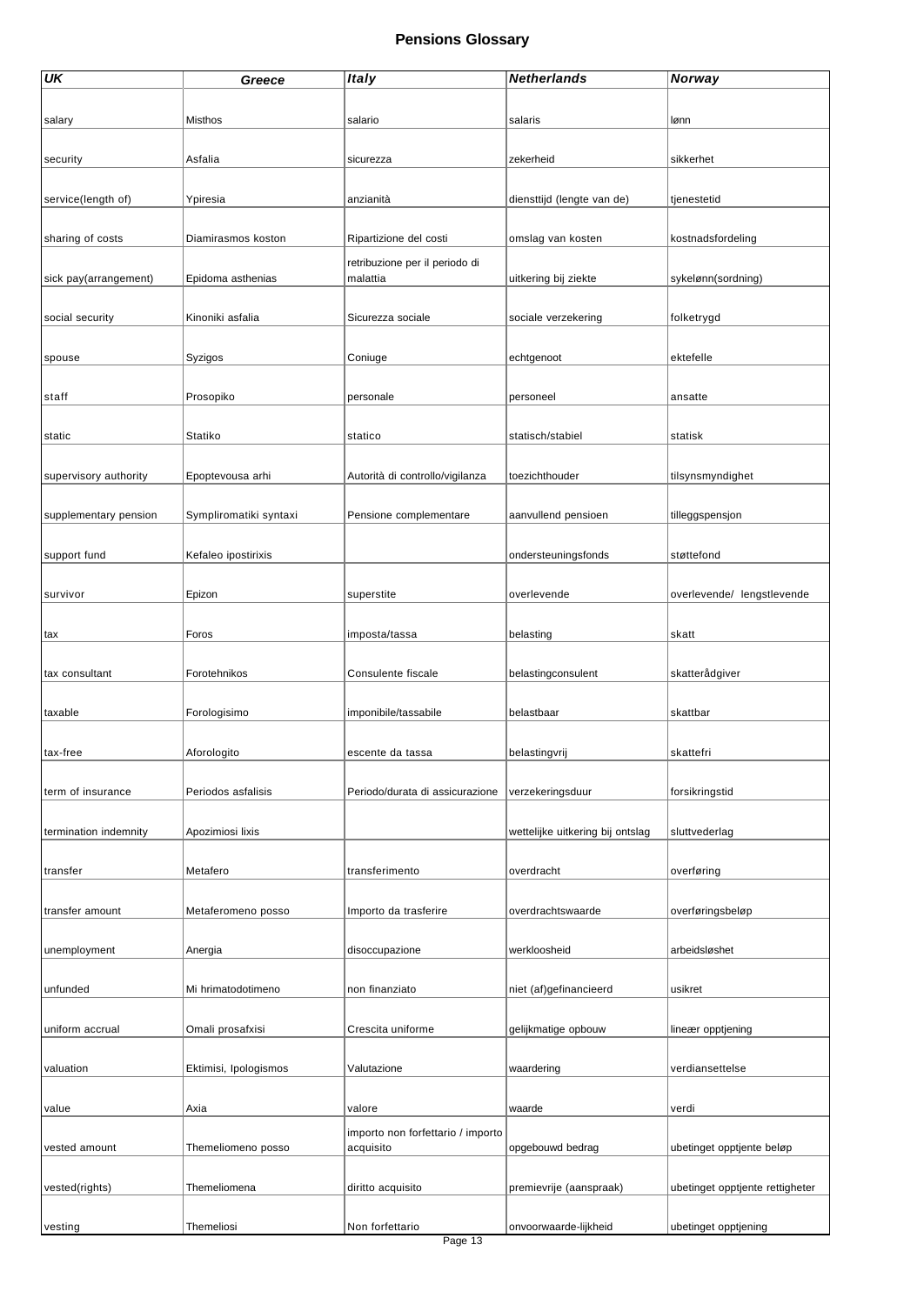| $\overline{\mathsf{U}\mathsf{K}}$ | Greece                         | <b>Italy</b>                     | <b>Netherlands</b>              | Norway                     |
|-----------------------------------|--------------------------------|----------------------------------|---------------------------------|----------------------------|
|                                   |                                |                                  |                                 | ventetid før opptjente     |
| vesting period                    | Periodos Themeliosis           |                                  | opbouwperiode                   | rettigheter blir ubetinget |
|                                   |                                |                                  |                                 |                            |
| vocational disability             | Epagelmatiki anikanotita       |                                  | beroepsongeschiktheid           | ervervsmessig uførhet      |
|                                   |                                |                                  |                                 |                            |
| voluntary                         | Ethelontikos, ekousios         | Volontario                       | vrijwillig                      | frivillig                  |
|                                   |                                |                                  |                                 |                            |
| wages                             | Imeromisthia                   | retribuzione                     | lonen                           | lønn                       |
|                                   |                                |                                  |                                 |                            |
| waiting period                    | Periodos anamonis              |                                  | wachttijd                       | karenstid                  |
| waiver of sickness                |                                |                                  | vrijstelling van premiebetaling |                            |
| premium                           | Apallagi asfalistrou asthenias |                                  | wegens ziekte                   | premiefritak ved uførhet   |
|                                   |                                |                                  |                                 |                            |
| widow                             | Hira                           | vedova                           | weduwe                          | enke                       |
|                                   |                                | Aliquota di reversibilità per la |                                 | Enkepensjon i prosent (av  |
| widow proportion                  | Analogia tis Hiras             | vedova                           |                                 | alderspensjon)             |
|                                   |                                |                                  |                                 |                            |
| widower                           | <b>Hiros</b>                   | vedovo                           | weduwnaar                       | enkemann                   |
|                                   |                                | Aliquota di reversibilità per il |                                 | Enkemannspensjon i prosent |
| widower proportion                | Analogia tou Hirou             | vedove                           |                                 | (av alderspensjon)         |
|                                   |                                |                                  |                                 |                            |
| within a year                     | Mesa sto etos                  | Entro un anno                    | binnen een jaar                 | innen ett år               |
|                                   |                                |                                  |                                 |                            |
| worker                            | Ergatis                        | lavaratore                       | arbeider                        | arbeider                   |
|                                   |                                |                                  |                                 |                            |
| workforce                         | Ergatiko dinamiko              | forza lavoro                     | personeelbestand                | arbeidsstyrke              |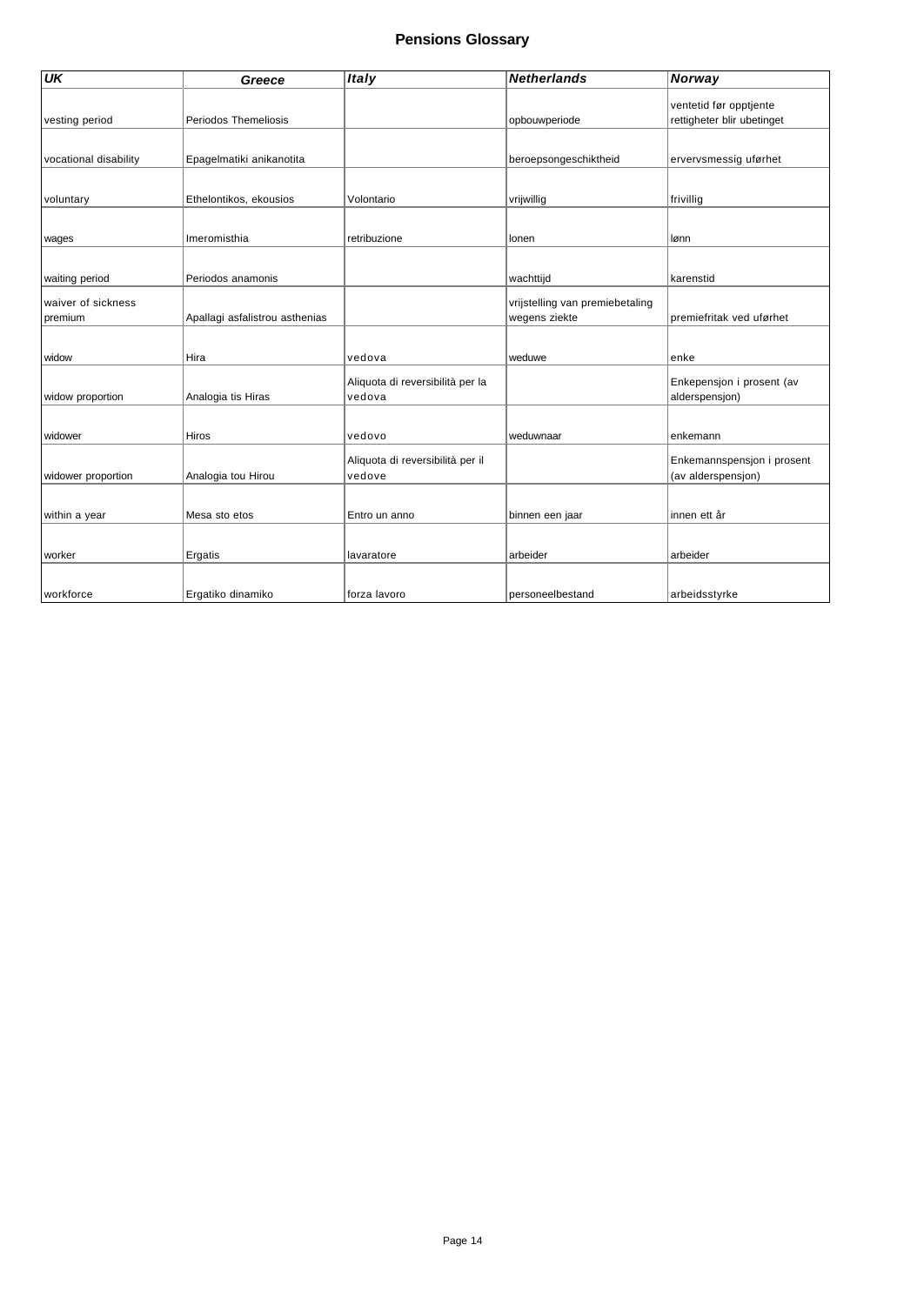| UK                         | <b>Portugal</b>                | Spain                           | Sweden                   |
|----------------------------|--------------------------------|---------------------------------|--------------------------|
|                            |                                |                                 |                          |
| accident-                  | acidente                       |                                 |                          |
|                            |                                | Relativo a accidentes           | olycksfall               |
|                            |                                |                                 | dödsfall på grund av     |
| accidental death           | morte por acidente             | Muerte por accidente            | olycksfall               |
|                            |                                |                                 | invaliditet på grund av  |
| accidental disablement     | invalidez por acidente         | Invalidez por accidente         | olycksfall               |
|                            |                                |                                 |                          |
| account                    | conta                          | cuenta                          | konto                    |
|                            |                                |                                 |                          |
|                            |                                |                                 | redovisningsexpert/      |
| accountant                 | contabilista                   | contable                        | kamrer/revisor           |
|                            |                                |                                 | upplupen/uppsamling/     |
| accrual                    | incremento/aumento             | acumulacion                     | intjänad                 |
|                            |                                |                                 |                          |
| actuarial                  | actuarial                      | actuarial                       | aktuariell               |
|                            |                                |                                 |                          |
|                            |                                |                                 | aktuarie/                |
| actuary                    | actuário(a)                    | actuario                        | försäkringsmatematiker   |
| adjustment of benefits due |                                |                                 |                          |
| to inflation               | actualização                   | Ajuste de valores por inflación | värdesäkring             |
|                            |                                |                                 | driftskostnader/         |
|                            |                                | Costos de administración        | administrations-         |
| administrative costs       | custos administrativos         | (gestión)                       | kostnader                |
|                            |                                |                                 |                          |
| administrative pension     | pensão legal                   | Pension administrativa          |                          |
|                            |                                |                                 |                          |
|                            |                                |                                 |                          |
| amount                     | montante                       | montante/cantidad               | belopp                   |
|                            |                                |                                 |                          |
| amount of the benefits     | montante dos beneficios        | Importe de las prestaciones     | förmånsbelopp            |
|                            | capital seguro na dala         |                                 |                          |
| anniversary lump sum       | aníversária                    | Prestación por aniversario      |                          |
|                            |                                |                                 |                          |
| apportion                  | proporção                      | repartir/prorratear             | fördela/utdela/ tilldela |
|                            |                                |                                 |                          |
|                            |                                |                                 |                          |
| arrears                    | postcipada                     | atrasos                         | rest                     |
|                            |                                |                                 |                          |
| asset value                | valorimetria dos activos       | Valor del activo                | värde på tillgångar      |
|                            |                                |                                 |                          |
| asset(s)                   | activo(s)                      | active(s)                       | tillgång(ar)             |
|                            |                                |                                 |                          |
|                            |                                |                                 | österrikisk              |
| Austrian Pensionskasse     | Pensionskasse Austriaca        | Caja de pensiones               | pensionskassa            |
|                            |                                |                                 |                          |
| average (adj)              | em média                       | medio                           | medel-/genomsnitts-      |
|                            |                                |                                 |                          |
| average (noun)             | média                          | promedio/media                  | medelvärde/ genomsnitt   |
|                            |                                |                                 |                          |
| balance sheet              | balanço                        | balance                         | balansräkning            |
|                            |                                |                                 |                          |
| basis for calculating the  |                                | Base de calculo de la           | underlag för beräkning   |
| benefits                   | base de cálculo dos beneficios | prestación                      | av förmån                |
|                            |                                |                                 |                          |
| beneficiary                | beneficiário                   | Beneficiario                    | förmånstagare            |
|                            |                                |                                 |                          |
| benefit                    | beneficio/prestação            | prestación                      | förmån                   |
|                            |                                |                                 |                          |
|                            |                                |                                 |                          |
| book reserve               | reserva contabilística         | Provisión de balance            | kontoföring              |
|                            |                                |                                 |                          |
| calculation                | cálculo                        | cálculo                         | beräkning                |
|                            |                                |                                 |                          |
| capital                    | capital                        | capital                         | kapital                  |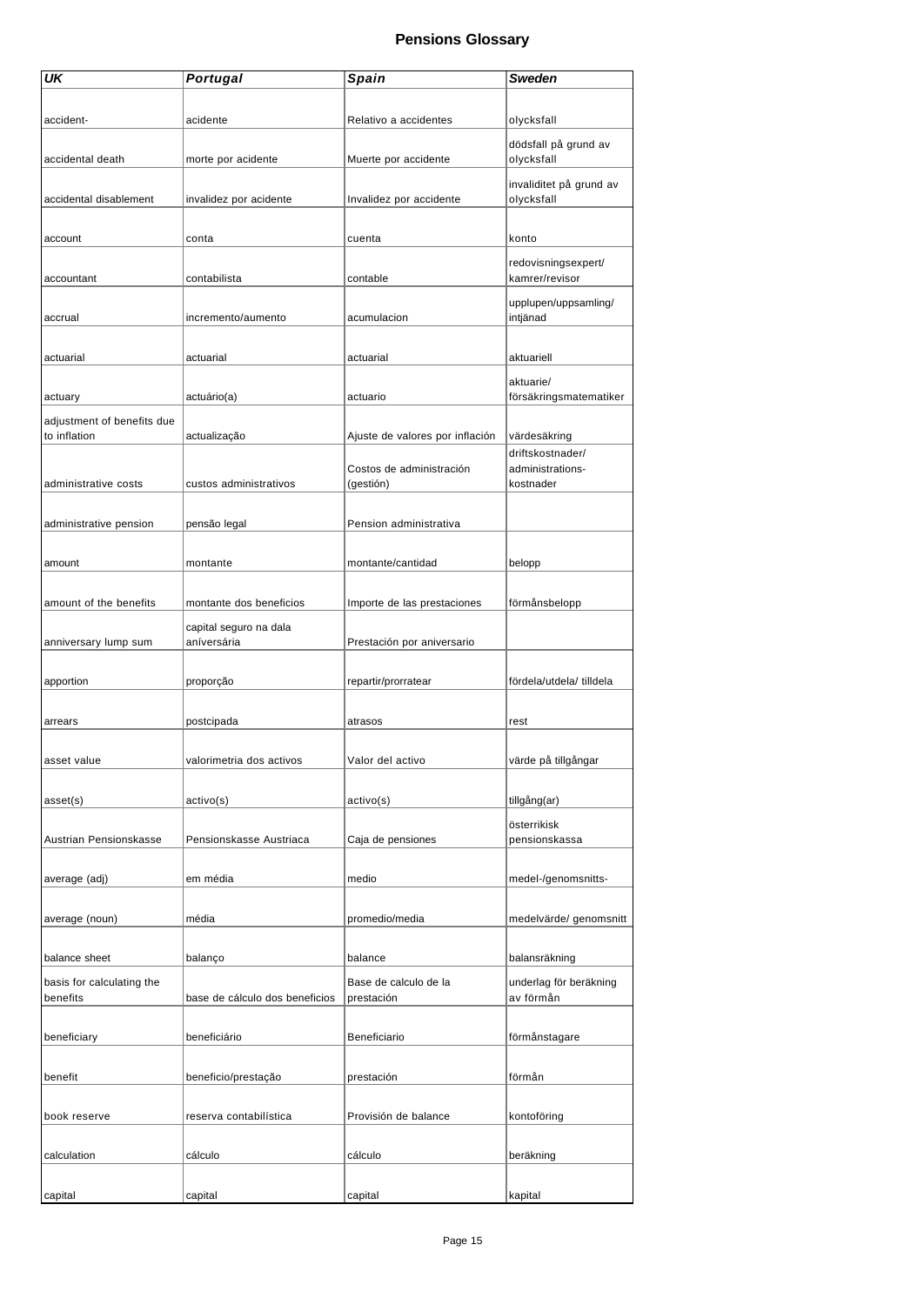| UK                        | Portugal                            | Spain                        | <b>Sweden</b>            |
|---------------------------|-------------------------------------|------------------------------|--------------------------|
|                           |                                     |                              |                          |
| capitalisation            | capitalização                       | Capitalización               | kapitalisering           |
|                           |                                     |                              |                          |
| cash                      | numerário                           | caja/dinero liquido          | kontanter                |
|                           |                                     |                              |                          |
| ceiling                   | limite máximo                       | limite/tope                  | tak/ övre gräns          |
|                           |                                     |                              |                          |
| charges                   | cargas                              | recargos/costes/cobros       | avgifter/ belastningar   |
| child                     | criança                             | Niño                         | barn                     |
|                           |                                     |                              |                          |
| collective contract       | contrato colectivo                  | Contrato colectivo           | kollektivavtal           |
|                           |                                     |                              |                          |
| commercial                | comercial                           | comercial                    | kommersiell/handels-     |
|                           |                                     |                              |                          |
| commitment                | compromisso/obrigação               | compromiso                   | åtagande/utfästelse      |
|                           |                                     |                              |                          |
| company (noun)            | empresa/compannia                   | Compañía                     | bolag/ företag           |
|                           |                                     |                              | företagsavtal/           |
| company agreement         | acordo de empresa                   | Acuerdo empresarial          | arbetsgivaravtal         |
| company(adj)              | empresarial/de empresa              | empresarial/ soajéraria      | företags-                |
|                           |                                     |                              |                          |
| compulsory                | obrigatório                         | Obligatorio                  | obligatorisk             |
|                           |                                     |                              | avtalsenlig/             |
| contractual               | contratual                          | contractual                  | kontraktsenlig           |
|                           |                                     |                              |                          |
| contribution basis        | base de contribuição                | Base de contribución         | avgiftsunderlag          |
|                           |                                     | Aportaciones/ Cotizaciones/  |                          |
| contributions             | contribuições                       | Cuotas                       | avgifter/ premier        |
|                           |                                     |                              |                          |
| contributory              | contributivo                        | contributorio                | bidrags-                 |
| controlling actuary       | actuário responsável/<br>supervisor | Actuario supervisor          |                          |
|                           |                                     |                              | ansvarig aktuarie        |
| cost(s)                   | custo(s)                            | costes/precio                | kostnad(er)              |
|                           |                                     |                              |                          |
| death                     | morte                               | Fallecíniento                | död                      |
|                           |                                     |                              |                          |
| deferred                  | diferido                            | diferido                     | uppskjuten               |
|                           |                                     |                              |                          |
| defined benefit plan      | plano de beneficio definido         | Plan de prestacion definida  | förmånsbestämd plan      |
|                           |                                     |                              | avgiftsbestämd plan/     |
| defined contribution plan | plano de contribuição definida      | Plan de aportación definida  | premiebestämd plan       |
| direct commitment/        |                                     |                              |                          |
| unfunded promise          | compromisso dírecto                 | Compromiso directo           | direktpension            |
| disability                | invalidez                           | Invalidez                    | invaliditet              |
|                           |                                     |                              |                          |
| disabled person           | inválido                            | Invalido                     | sjuk/ förtidspensionerad |
|                           |                                     |                              |                          |
| dismissal                 | demissão                            | despido                      | avskedande               |
|                           |                                     |                              | förmånsperiod/ut-        |
| duration of benefits      | duração dos beneficios              | Duración de las prestaciones | betalningsperiod         |
|                           |                                     |                              |                          |
| dynamic                   | dinámico                            | dinámico                     | dynamisk                 |
|                           |                                     |                              |                          |
| early retirement pension  | pensão antecipada                   | Pensión anticipada           | förtida pension          |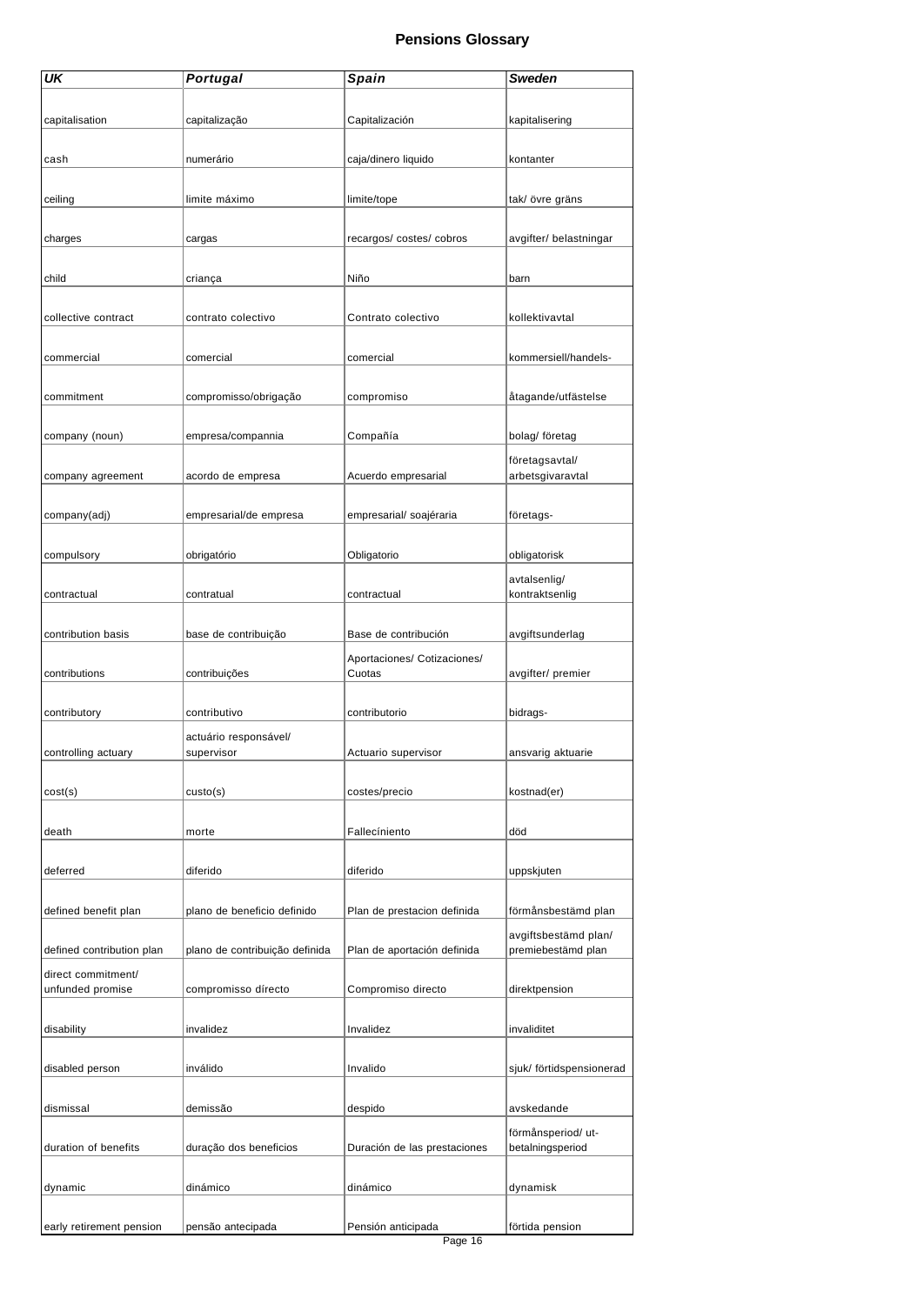| UK                         | <b>Portugal</b>                                     | Spain                         | Sweden                 |
|----------------------------|-----------------------------------------------------|-------------------------------|------------------------|
|                            |                                                     |                               |                        |
|                            |                                                     |                               |                        |
| earnings                   | salários/remunerações                               | sueldo/ganancias              | löner/inkomster        |
|                            |                                                     |                               |                        |
| earnings band              | escalão salarial                                    | banda salarial                | löneintervall          |
|                            |                                                     |                               |                        |
| employee                   | empregado/trabalhador                               | empleado/trabajador           | anställd/ arbetstagare |
|                            |                                                     |                               |                        |
|                            |                                                     |                               |                        |
| employer                   | empregador/ patrão                                  | promotor/empresario           | arbetsgivare           |
|                            | direito aos beneficios/ às                          |                               |                        |
| entitlement                | prestações                                          | Derecho a prestaciones        | rättighet              |
|                            |                                                     |                               |                        |
| entry                      | entrada                                             | Entrada                       | inträde                |
|                            |                                                     |                               |                        |
|                            |                                                     |                               | ingångsåldermetod (ex. |
| entry age method           | método "entry age"                                  | Metodo de la edad de entrada  | ITP)                   |
|                            |                                                     |                               |                        |
| equality                   | igualdade                                           | igualdad                      | likhet/jämlikhet       |
|                            |                                                     |                               |                        |
|                            |                                                     |                               |                        |
| evaluation                 | avaliação                                           | evaluación/estimación         | värdering/ utvärdering |
|                            |                                                     |                               |                        |
| expectation                | prospectivo                                         | Expectativa de un futuro pago | framtida               |
|                            |                                                     |                               |                        |
| expense                    | despesa                                             | gasto                         | kostnad/ driftskostnad |
|                            |                                                     |                               |                        |
|                            |                                                     |                               |                        |
| family benefits            | prestações familiares                               | Prestaciones a familiares     | familjeförmåner        |
|                            |                                                     |                               |                        |
| financing                  | financiamento                                       | Financiación                  | finansiering           |
|                            |                                                     |                               |                        |
| financing vehicle          | meio de financiamento                               | Sistema de financiación       | finansieringssystem    |
|                            |                                                     |                               |                        |
|                            |                                                     |                               |                        |
| flat-rate                  | taxa fixa                                           | Tipo fijo                     | enhets-/ schablon-     |
|                            |                                                     |                               |                        |
| funded                     | finançiado(a)                                       | Financiado                    | fonderad               |
|                            |                                                     |                               |                        |
| funding (capital cover)    | capital de cobertura                                | Cobertura de capital          | kapitaltäckning        |
|                            |                                                     |                               |                        |
| funding procedure (capital | método dos capitais de                              | Procedimiento de coberture de |                        |
| cover procedure)           | cobertura                                           | capital                       | kapitaltäcknings-metod |
|                            |                                                     |                               |                        |
| gross earnings             | salário iliquido                                    | Salario bruto                 | bruttolön              |
|                            |                                                     |                               |                        |
| group insurance            | seguro de grupo                                     | Seguro de grupo (colectivo)   | gruppförsäkring        |
|                            |                                                     |                               |                        |
|                            |                                                     |                               |                        |
| immediate/direct           | imediato/directo                                    | inmediato/directo             | omedelbar/direkt       |
|                            |                                                     |                               |                        |
| in arrears                 | antecipada                                          | post pagable                  | i efterskott           |
|                            |                                                     |                               |                        |
|                            |                                                     | Invalidez absoluta y          |                        |
| inability to work          | incapacidade de trabaiao                            | permanente                    | arbetsoförmåga         |
|                            |                                                     |                               |                        |
| incapacity                 | incapacidade                                        | incapacidad                   | oförmåga               |
|                            |                                                     |                               |                        |
| incentive                  | incentivo                                           | incentivo                     | incitament             |
|                            |                                                     |                               |                        |
|                            |                                                     |                               |                        |
| incentive bonus            | premio de produtividade                             | Bono                          | bonus för extrainsats  |
|                            |                                                     |                               |                        |
|                            | inicio da constituição da<br>reserva contabilistica | Inicio de constitucion de     |                        |
| inception of book reserve  |                                                     | provisiones                   | påbörja kontoföring    |
|                            |                                                     |                               |                        |
| income                     | rendimento                                          | ingreso/renta                 | inkomst                |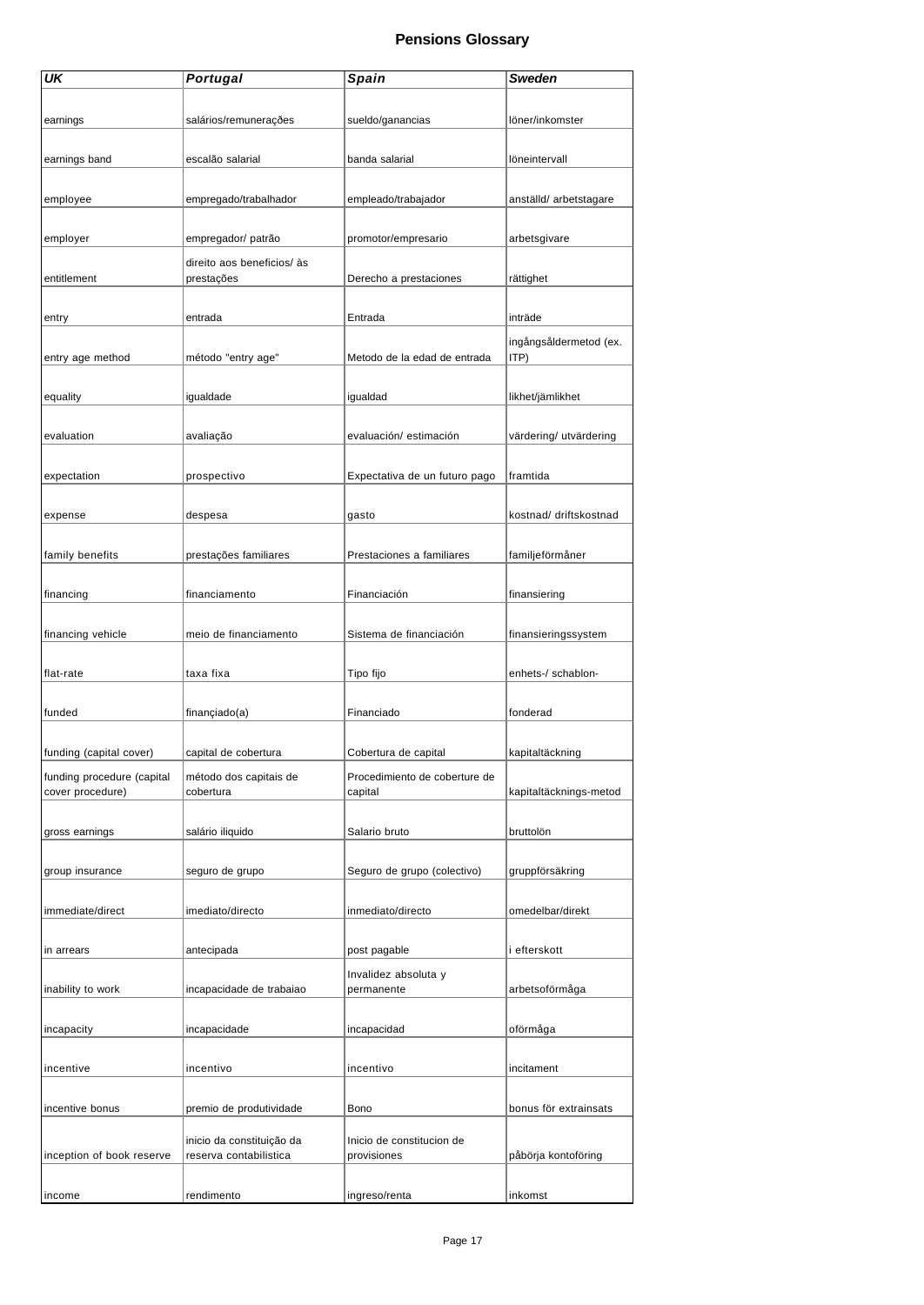| UK                          | <b>Portugal</b>                         | Spain                      | <b>Sweden</b>                   |
|-----------------------------|-----------------------------------------|----------------------------|---------------------------------|
|                             |                                         |                            |                                 |
| increment                   | incremento                              | incremento/aumento         | tillväxt                        |
|                             |                                         |                            |                                 |
| indemnity                   | indemnização                            | indemnización              | skadeersättning                 |
|                             |                                         |                            |                                 |
|                             |                                         |                            |                                 |
| individual pension plan     | plano individual                        | Plan de pensión individual | individuell pensionsplan        |
|                             |                                         |                            |                                 |
| insurance                   | seguro                                  | Seguro                     | försäkring                      |
|                             |                                         |                            |                                 |
| insurance premium           | prémio de seguro                        | Prima de seguro            | försäkringspremie               |
|                             |                                         |                            |                                 |
| interest                    | juro                                    | interes                    | ränta                           |
|                             |                                         |                            |                                 |
| interest rate               | taxa de juro                            | tanto de interes           | räntesats                       |
|                             |                                         |                            |                                 |
| invalidity pension          | pensão de invalidez                     | Pension de invalidez       | sjukpension                     |
|                             |                                         |                            |                                 |
| joiner                      | aderente                                | entrante                   | ny medlem/deltagare             |
|                             |                                         |                            | fribrevsinnehavare/             |
| leaver                      | participante que abandona               | saliente                   | avgående medlem                 |
|                             |                                         |                            |                                 |
| liability(ies)              | responsabilidade(s)                     | obligación(es)             | skulder/förpliktelser           |
|                             |                                         |                            |                                 |
|                             |                                         | dirección                  |                                 |
| management                  | gestão                                  |                            | ledning/ledarskap               |
|                             |                                         |                            |                                 |
| manager(s)                  | gestor(es)                              | director                   | direktör(er)                    |
|                             |                                         |                            |                                 |
| maturity                    | maturidade/ vencimento                  | vencimiento                | förfall/förfallodag             |
|                             |                                         |                            |                                 |
| member/participant          | participante                            | partícipe/miembro          | medlem/deltagare                |
|                             |                                         |                            |                                 |
| monthly                     | mensalmente                             | mensualmente               | månatlig                        |
|                             |                                         |                            |                                 |
| mortality table             | tábua de mortalidade                    | Tabla de mortalidad        | dödlighetstabell                |
|                             |                                         |                            |                                 |
| non-contributory            | não-contributivo                        | no contributivo            | avgiftsfri                      |
|                             |                                         |                            |                                 |
| occupational sector         | sector profissional                     | Rama profesional           | bransch                         |
|                             |                                         |                            |                                 |
| old-age                     | velhice                                 | Vejez                      | ålders-                         |
|                             |                                         |                            |                                 |
| old-age pension             | pensão de velhice                       | Pension de vejez           | ålderspension                   |
|                             |                                         |                            |                                 |
| orphan                      | órfão                                   | huérfano                   | föräldralös                     |
|                             |                                         |                            |                                 |
| part payments within a year | pagamentos parciais dentro de<br>um ano | Pagas dentro del ano       | delbetalningar under året       |
|                             |                                         |                            |                                 |
|                             |                                         |                            |                                 |
| payment                     | pagamento                               | pago/ remuneración         | betalning/ erläggande           |
|                             |                                         | Pago prepagable (por       |                                 |
| payment in advance          | pagamento antecipado                    | anticipado)                | förskottsbetalning              |
|                             |                                         |                            |                                 |
| payment in arrear           | pagamento postcipado                    | Pago pospagable            | efterskottsbetalning            |
|                             |                                         |                            |                                 |
| payroll                     | folha (total) de salários               | nómina                     | lönelista<br>pensionsstifterse/ |
|                             |                                         |                            | pensionskassa/                  |
| pension fund                | fundo de pensðes                        | fondo de pensiones         | pensionsfond                    |
|                             | tábua de mortalidade de                 | Tabla de mortalidad de     | dödlighetstabell för            |
| pension mortality table     | pensionistas                            | pensionistas               | pensioner                       |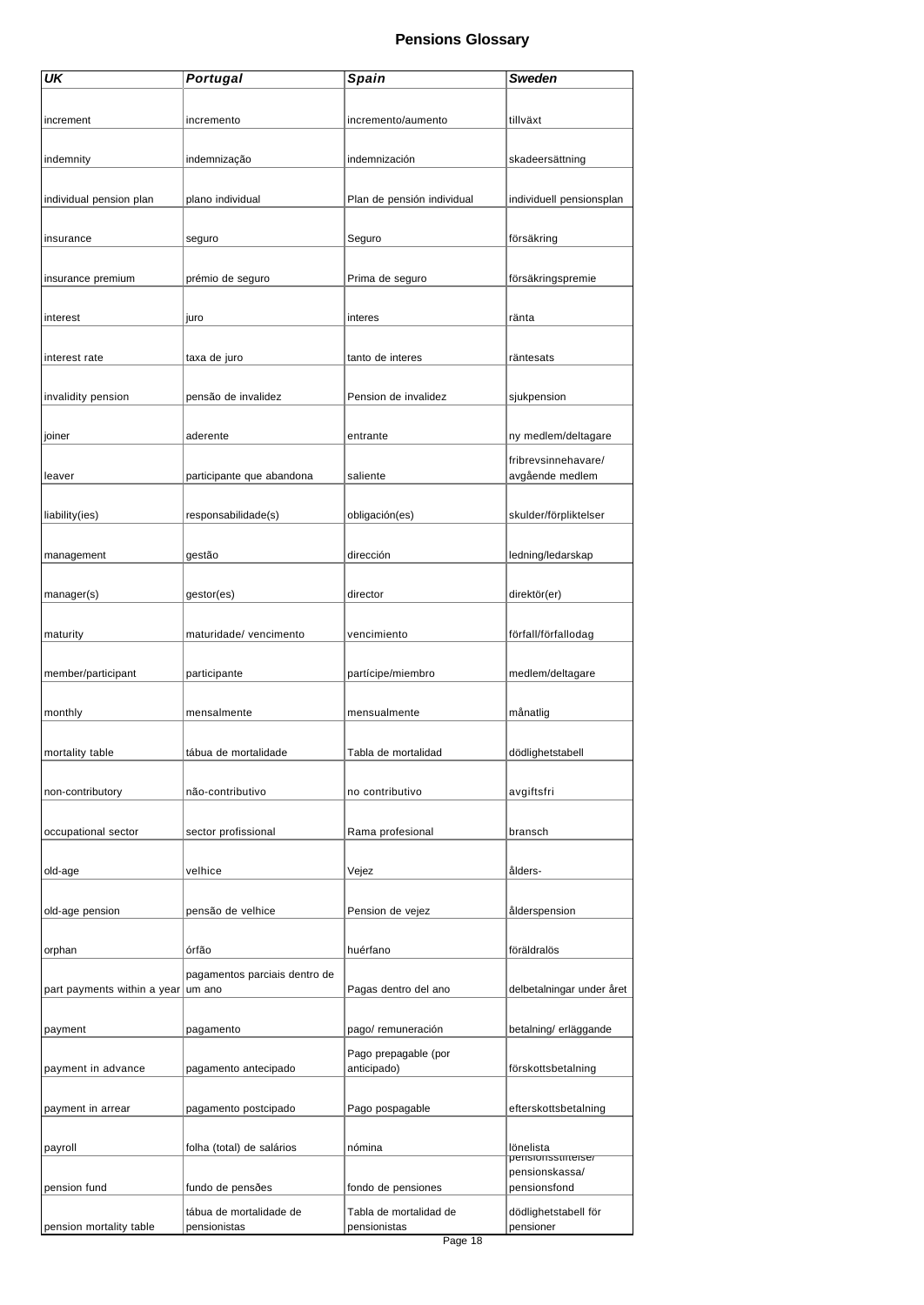| UK                         | <b>Portugal</b>                         | <b>Spain</b>                                       | Sweden                      |
|----------------------------|-----------------------------------------|----------------------------------------------------|-----------------------------|
|                            |                                         |                                                    |                             |
| pension scheme             | plano de pensões                        | plan de pensiones                                  | pensionsplan                |
| pension under collective   |                                         | pensión derivada del convenio                      |                             |
| agreement                  | pensão do contrato colectivo            | colectivo                                          | kollektivavtalad pension    |
|                            |                                         |                                                    |                             |
| pension(s)                 | pensão(ðes)                             | pensión(es)                                        | pension(er)                 |
|                            |                                         |                                                    |                             |
| pension/retirement age     | idade de reforma                        | edad/pensión de jubilación                         | pensionsålder               |
|                            |                                         |                                                    |                             |
| pensionable                | pensionável                             | pensionable                                        | pensionsberättigad          |
|                            |                                         |                                                    |                             |
| pensioner                  | pensionista                             | pensionista                                        | pensionär<br>premiereserv/  |
|                            |                                         |                                                    | livförsäkrings-             |
| policy reserve (net value) | reserva líquida                         | Provisión matematica                               | avsättning                  |
|                            |                                         |                                                    |                             |
| present value              | valor actual                            | valor presente/actual                              | nuvärde/ kapitalvärde       |
|                            |                                         |                                                    | kapitalvärdes-/             |
| present value calculation  | cálculo do valor actual                 | Cálculo del valor actual                           | nuvärdesberäkning           |
|                            |                                         |                                                    |                             |
| prospective entitlement    | direito prospectivo                     | Beneficiario de una expectativa framtida rättighet |                             |
| qualifying condition       | condição de eligibilidade               | Requisitos para la cualificación                   | villkor (för rätt till)     |
|                            |                                         |                                                    |                             |
| qualifying period          | período de elegibilidade                | Periodo para la cualificación                      | kvalifikationstid           |
|                            |                                         |                                                    |                             |
| rate                       | taxa                                    | tanto                                              | sats                        |
|                            |                                         |                                                    |                             |
| reduced ability to work    | decréscimo da capacidade de<br>trabalho | Capacidad laboral reducida                         | nedsatt arbetsförmåga       |
|                            |                                         |                                                    | övertalighet/ friställande/ |
| redundancy                 | despedimento                            | despido                                            | avskedande                  |
|                            |                                         |                                                    |                             |
| reinsurance                | resseguro                               | Reaseguro                                          | återförsäkring              |
| reinsurance of a pension   |                                         | Seguro soore la vida de una                        |                             |
| (recover insurance)        | resseguro cadido                        | tercera persona                                    |                             |
|                            |                                         |                                                    |                             |
| repartition                | repartição                              | reparto                                            |                             |
|                            |                                         |                                                    |                             |
| report(n)                  | relatório                               | informe                                            | rapport                     |
|                            | informar                                | informar                                           |                             |
| report(v)                  |                                         |                                                    | rapportera                  |
| reserve                    | reserva/provisão                        | provisión/reserva                                  | reserv/ avsättning          |
|                            |                                         |                                                    |                             |
| retirement                 | reforma                                 | jubilación                                         | pensionering                |
|                            |                                         |                                                    |                             |
| retirement age             | idade de reforma                        | Edad de jubilación                                 | pensionsålder               |
|                            |                                         |                                                    |                             |
| retirement benefit         | beneficio em caso de reforma            | prestación de jubilación                           | pensionsförmån              |
|                            |                                         |                                                    |                             |
| retirement pension         | pensão de reforma                       | Pensión de jubilación                              | ålderspension               |
|                            |                                         |                                                    |                             |
| return (rate of)/ yield    | rendimento (taxa de)                    | rendimiento (tanto de)                             | avkastning                  |
|                            |                                         |                                                    |                             |
| reversionary annuity       | renda reversival                        |                                                    |                             |
|                            |                                         |                                                    |                             |
| right                      | direito                                 | derecho                                            | rätt                        |
|                            |                                         |                                                    |                             |
| salaried employee          | assalariado                             | Asalariado                                         | anställd                    |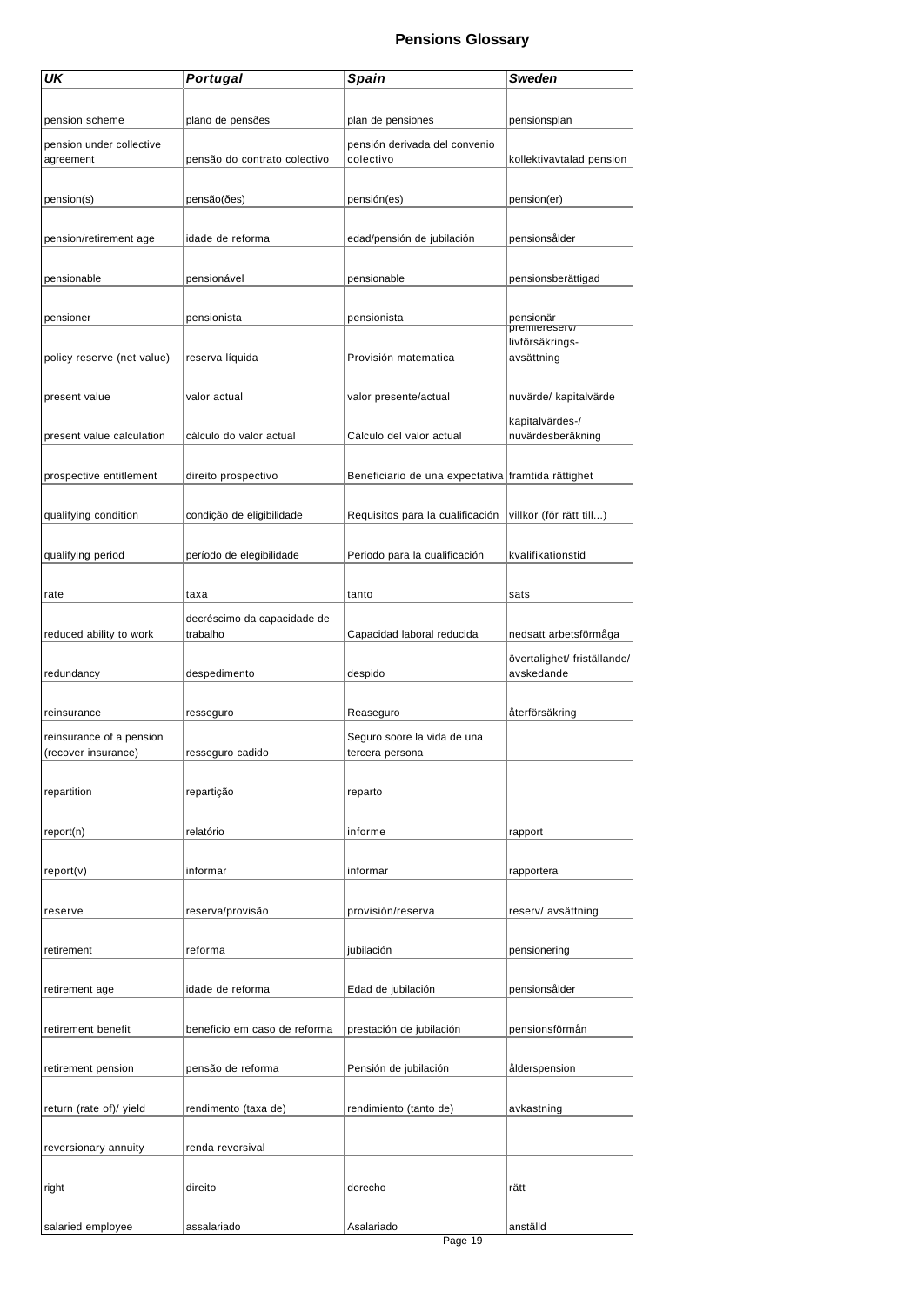| UK                    | <b>Portugal</b>             | Spain                         | Sweden                 |
|-----------------------|-----------------------------|-------------------------------|------------------------|
|                       |                             |                               |                        |
| salary                | salário                     | salario                       | lön                    |
|                       |                             |                               |                        |
| security              | segurança                   | seguridad                     | säkerhet               |
|                       |                             |                               |                        |
| service(length of)    | serviço (tempo/anos de)     | antigüedad                    | tjänstetid             |
|                       |                             |                               |                        |
| sharing of costs      | repartição de custos        | Reparto por prorrateo         | kostnadsfördelning     |
|                       |                             |                               |                        |
| sick pay(arrangement) | subsidio de doança (acordo) | subsidio de enfermedad        | sjuklön/sjukpenning    |
| social security       | segurança social            | Seguridad Social              | socialförsäkring       |
|                       |                             |                               |                        |
| spouse                | cônjuge/ esposa             | Esposo/esposa                 | änkling/ änka          |
|                       |                             |                               |                        |
| staff                 | pessoal                     | personal                      | personal/medarbetare   |
|                       |                             |                               |                        |
| static                | estático                    | estático                      | statisk                |
|                       |                             |                               |                        |
| supervisory authority | autoridade de supervisio    | Autoridad supervisora         | tillsynsmyndighet      |
|                       |                             |                               |                        |
| supplementary pension | pensão complementar         | Pension complementaria        | tilläggspension        |
|                       |                             |                               |                        |
| support fund          | support fund                | Fondo de socorro              | understödsförening     |
|                       |                             |                               |                        |
| survivor              | sobrevivente                | superviviente/sobreviviente   | efterlevande           |
| tax                   | imposto                     | impuesto                      | skatt                  |
|                       |                             |                               |                        |
| tax consultant        | consullor fiscal            | Asesor fiscal                 | skattekonsult          |
|                       |                             |                               |                        |
| taxable               | sujeito a imposto           | imponible                     | beskattningsbar        |
|                       |                             |                               |                        |
| tax-free              | livre de imposto            | exento de impuestos           | skattefri              |
|                       |                             |                               |                        |
| term of insurance     | duração do seguro           | Duración del seguro           | försäkringsperiod      |
|                       | indemnização legal de       |                               |                        |
| termination indemnity | despedimento                | Indemnización por baja        | avgångsvederlag        |
|                       |                             |                               |                        |
| transfer              | transferência               | transferencia                 | överföring/överlåtelse |
| transfer amount       | montante da transferència   | Capital a traspasar           | överföringsbelopp      |
|                       |                             |                               |                        |
| unemployment          | desemprego                  | desempleo/paro                | arbetslöshet           |
|                       |                             |                               |                        |
| unfunded              | não financiado(s)           | no Financiado/ no constituido | ofonderad              |
|                       |                             |                               |                        |
| uniform accrual       | aumento uniforme            | devengo uniforme              | linjärt intjänande     |
|                       |                             |                               |                        |
| valuation             | avaliação                   | valoración                    | värdering/ beräkning   |
|                       |                             |                               |                        |
| value                 | valor                       | valor                         | värde                  |
| vested amount         | montante incontestável      | Importe irrescindible         | fribrevsvärde          |
|                       |                             |                               |                        |
| vested(rights)        | direitos adquiridos         | adquiridos(derechos)          | fribrevsrätt           |
|                       |                             |                               |                        |
| vesting               | incontestável               | Irrescindibilidad             | ge pensionsrätt        |